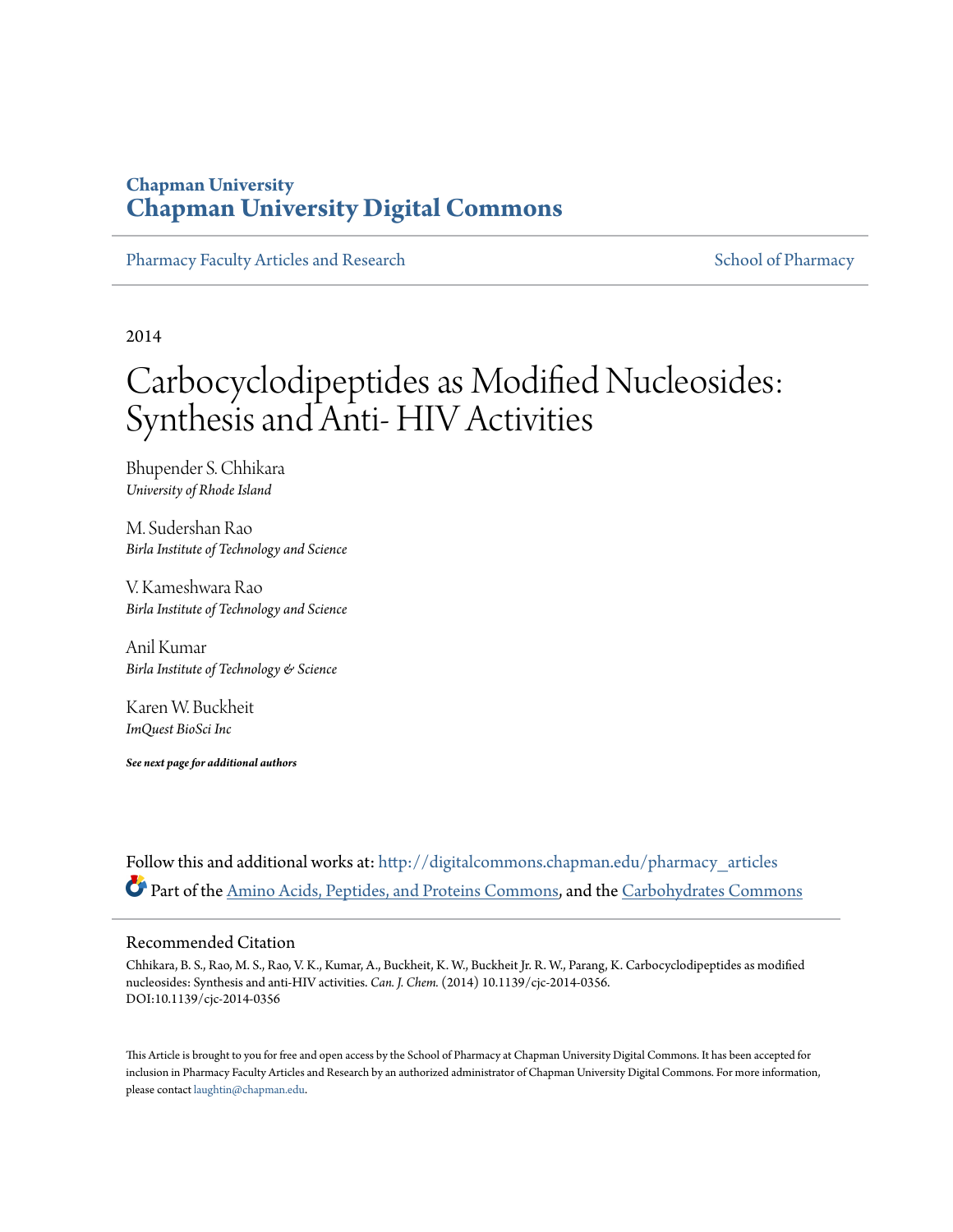## Carbocyclodipeptides as Modified Nucleosides: Synthesis and Anti- HIV Activities

#### **Comments**

This is a pre-copy-editing, author-produced PDF of an article accepted for publication in *Canadian Journal of Chemistry*, 2014 following peer review. The definitive publisher-authenticated version is available online at [DOI: 10.1139/cjc-2014-0356](http://dx.doi.org/10.1139/cjc-2014-0356).

**Copyright** NRC Research Press

#### **Authors**

Bhupender S. Chhikara, M. Sudershan Rao, V. Kameshwara Rao, Anil Kumar, Karen W. Buckheit, Robert W. Buckheit Jr., and Keykavous Parang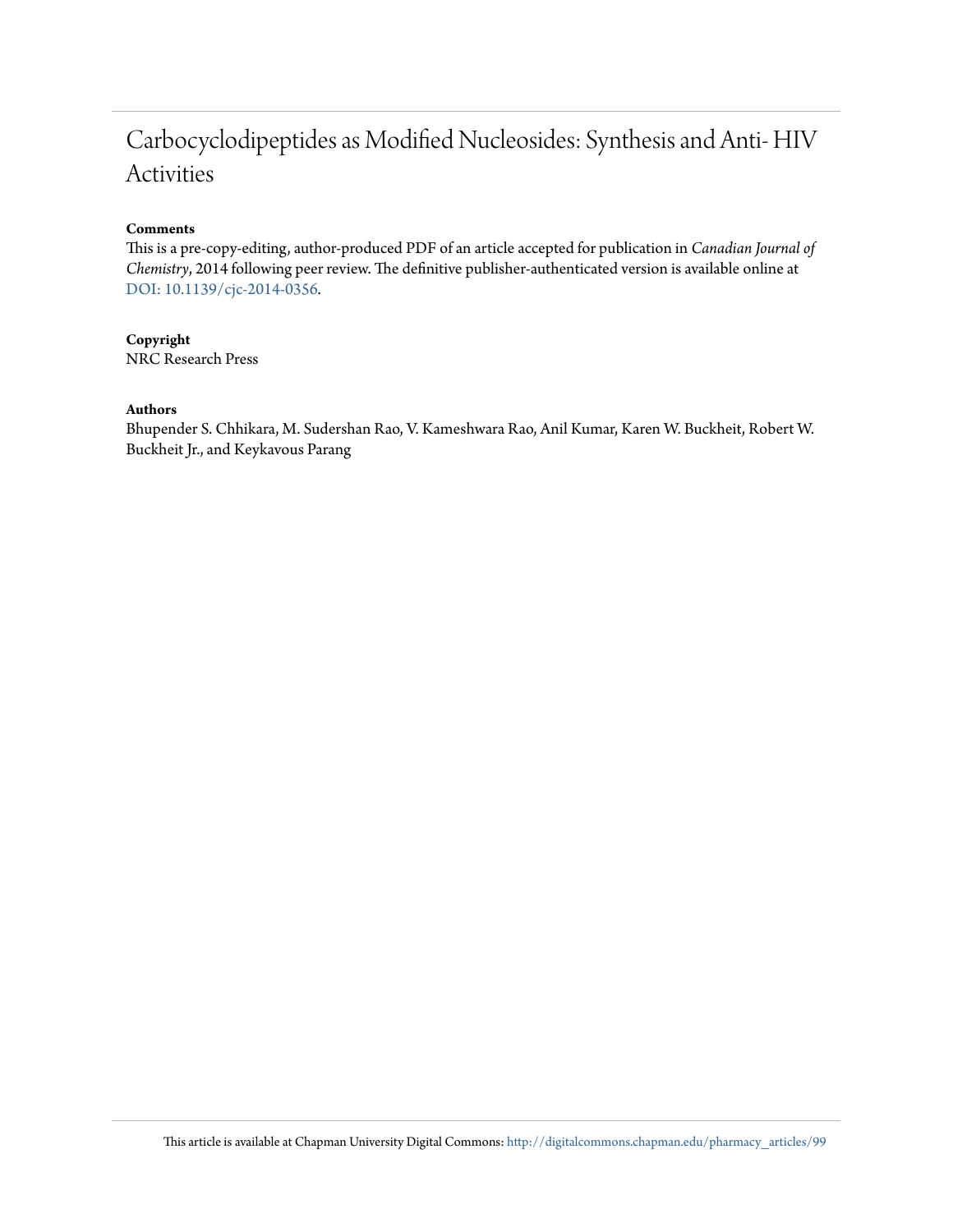# **Carbocyclodipeptides as Modified Nucleosides: Synthesis and Anti-HIV Activities**

Bhupender S. Chhikara, <sup>1</sup> M. Sudershan Rao<sup>2</sup>, V. Kameshwara Rao,<sup>2</sup> Anil Kumar<sup>2</sup> Karen W. Buckheit,<sup>4</sup> Robert W. Buckheit Jr.,<sup>4</sup> Keykavous Parang<sup>1-3\*</sup>

<sup>1</sup>Department of Biomedical and Pharmaceutical Sciences, College of Pharmacy, University of Rhode Island, 7 Greenhouse Road, Kingston, RI 02881, United States; <sup>2</sup>Departemnt of Chemistry, Birla Institute of Technology and Science, Pilani333031, Rajasthan, India; <sup>3</sup>Chapman University School of Pharmacy, Harry and Diane Rinker Health Science Campus, Irvine, California 92618, United States; <sup>4</sup>ImQuest BioSciences Inc. 7340 Executive Way, Suite R, Frederick, MD, 21704, United States

#### [parang@chapman.edu](mailto:parang@chapman.edu)

**TITLE RUNNING HEAD**. Synthesis and Biological Evaluation of Carbocyclodipeptides \*Corresponding author: K. Parang: Harry and Diane Rinker Health Science Campus, 9401 Jeronimo Road, Chapman University School of Pharmacy, Irvine, California 92618, United States; Tel.: +1-714-516-5489; Fax: +1-714-516-5481; Email: [parang@chapman.edu](mailto:parang@chapman.edu)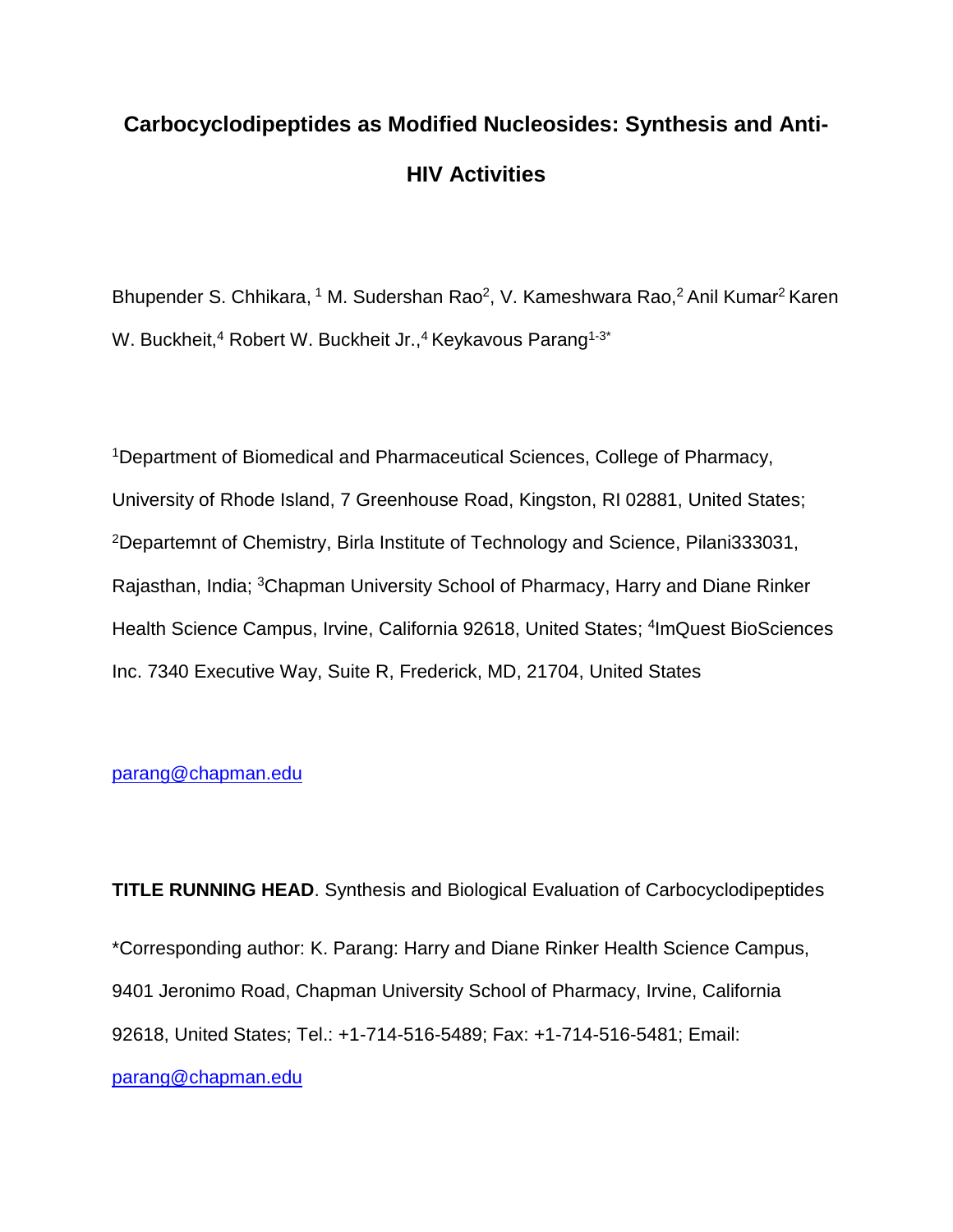#### **Abstract**

A new class of nucleoside analogues were synthesized using cyclic dipeptides and modified 2'-deoxyfuranoribose sugars to introduce flexibility by peptides in place of common nucleoside bases and to determine their biological properties. The synthesis was carried out by coupling of a protected ribose sugar with synthesized dipeptides in the presence of hexamethyldisilazane and trimethylsilyltriflate. The final products were characterized by NMR and high resolution MS-TOF spectroscopy. The compounds were evaluated for anti-HIV activities. 1-(4-Azido-5-(hydroxymethyl)tetrahydrofuran-2 yl)-3,6-diisopropylpiperazine-2,5-dione (compound **14)** containing 3- and 6-isopropyl groups in the base and 3'-azide ( $EC_{50} = 1.96 \mu M$ ) was the most potent compound among all the synthesized analogs.

**Keywords**: Anti-HIV, Carbopeptides, Cyclodipeptide, Nucleoside analogues, 2'- Deoxyribofuranosyl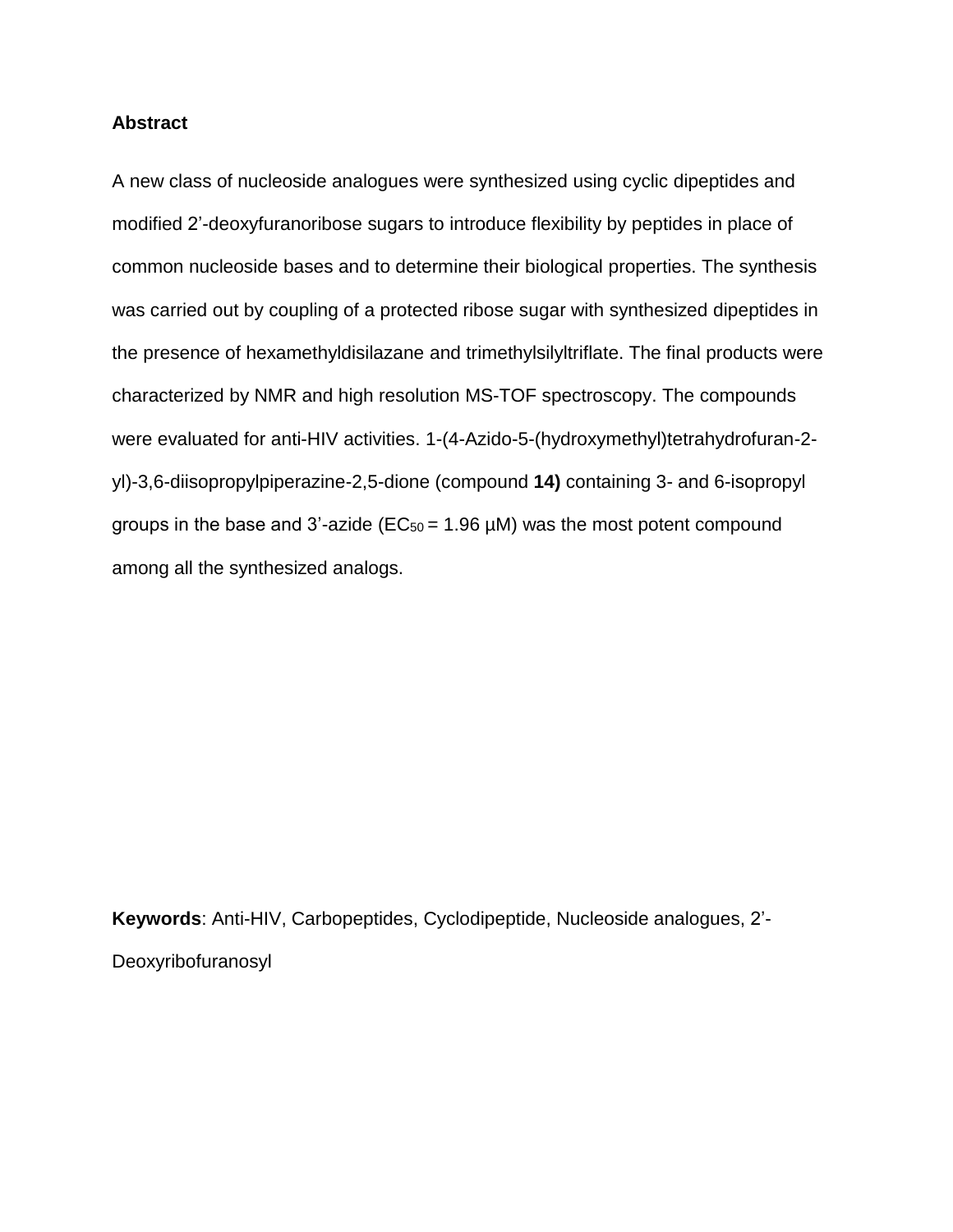**Abbreviations**: DCM (Dichloromethane), HMDS (Hexamethyldisilazane), TMSOTf

(Trimethylsilyl triflate).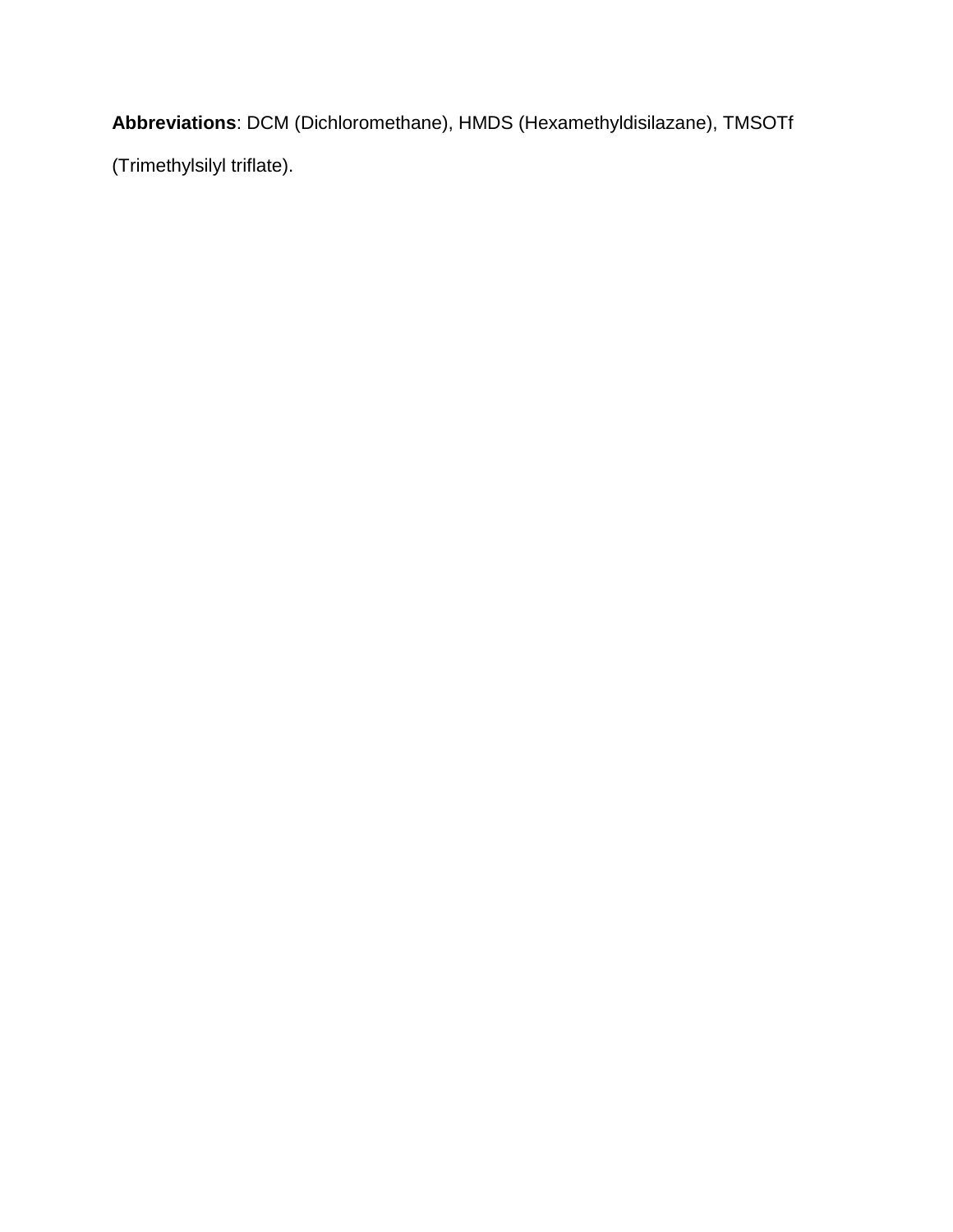#### **Introduction**

Nucleoside drugs are modified analogues of naturally occurring nucleosides, pyrimidines and purines<sup>[1-3](#page-19-0)</sup> that have found wide applications in anti-cancer and anti-HIV therapy.[4-7](#page-19-1) As an example, cytarabine (ara-C, Figure 1) is a pyrimidine analogue containing an arabinose sugar and has been used in the treatment of different cancers, such as acute myelogenous leukemia (AML) and non-Hodgkin's lymphoma (NHL), chronic myelocytic leukemia (blast phase), acute lymphoblastic leukemia(ALL) and erythroleukemia.<sup>[8-9](#page-19-2)</sup> Other modified pyrimidine analogues drugs such as lamivudine (2′,3′-dideoxy-3′-thiacytidine,3TC) and emtricitabine (5-fluoro-2′,3′-dideoxy-3′ thiacytidine, FTC) (Figure 1) have also found extensive use in anti-HIV therapy.[10-11](#page-19-3)

The modified nucleoside analogues have been designed to introduce functional groups or alterations in either sugar, base, or both parts.[12](#page-20-0) For example, zidovudine (AZT) (Figure 1), a modified thymidine analogue commonly used in anti-HIV therapy, has an azide (-N<sub>3</sub>) in place of 3'-hydroxyl (-OH) group of thymidine sugar.<sup>[4](#page-19-1)</sup> Similarly, 3TC and FTC derivatives have sulfur at 3-position of sugar while FTC also has a fluorine at C5 position of the base.<sup>[13](#page-20-1)</sup> Mechanism of activity of modified nucleoside generally involves binding on growing DNA/RNA, inhibition of DNA/RNA synthesis by chain termination, and/or interacting with enzymes in the process.<sup>[14](#page-20-2)</sup>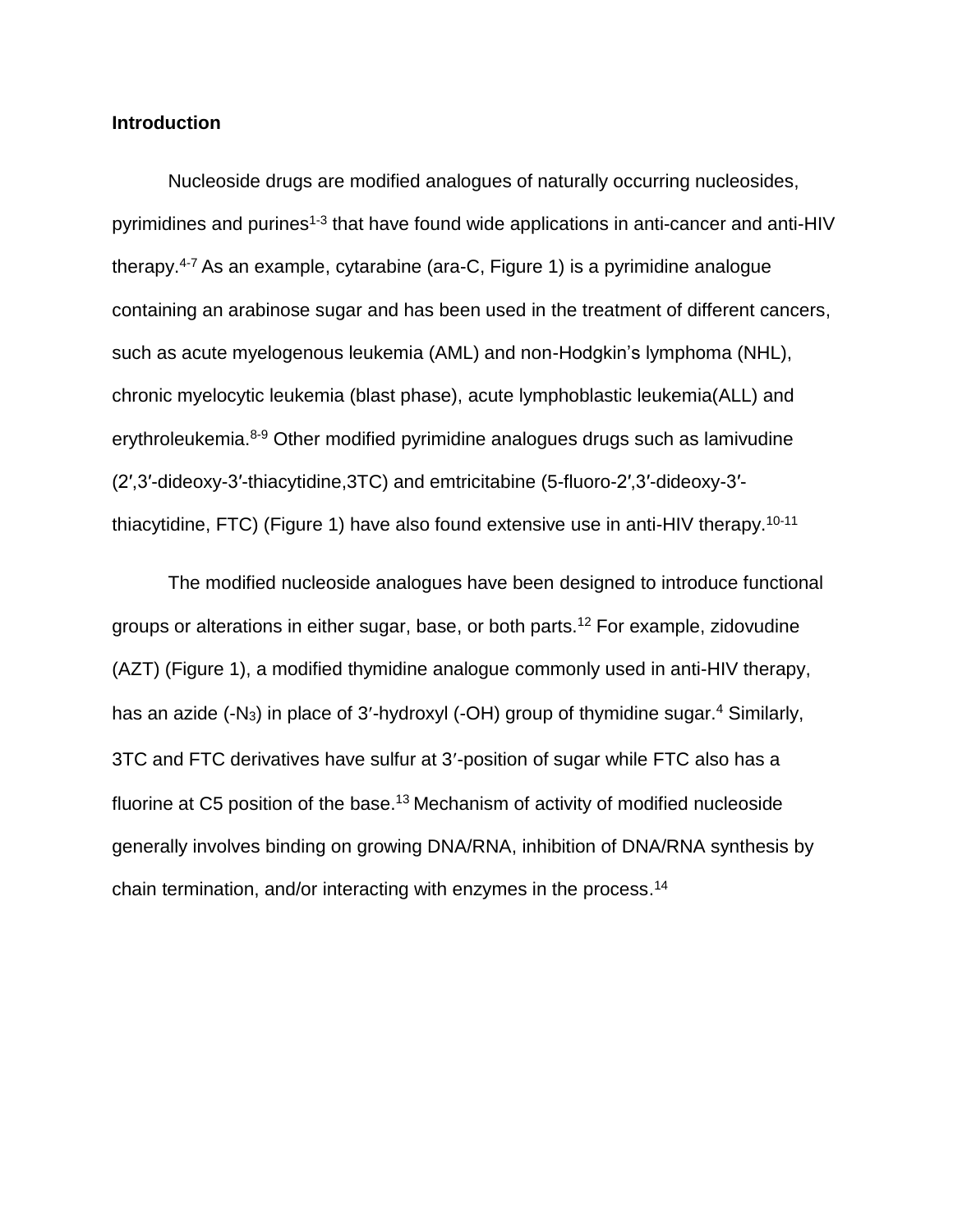

**Figure 1.** Chemical structures of AZT, FTC, 3TC and Cytarabine.

Herein, we report the synthesis of a new class of modified nucleosides by introducing a cyclic-dipeptide<sup>[15-16](#page-20-3)</sup> at the C-1 position of 2'-deoxyfuranoribose. The cyclic dipeptides containing two amide groups were designed as a six membered ring similar to a pyrimidine base. The double bond of the pyrimidine base<sup>[17](#page-20-4)</sup> was removed to generate more flexibility in the base structure.

#### **Results and Discussion**

Three commercial available cyclic dipeptides, [18](#page-20-5) diketopiperazine, dimethyldiketopiperazine, and diisopropyldiketopiperazine were used as building blocks for conjugation with protected carbohydrates. The protected 2'-deoxyfuranoribose methoxide or halides were synthesized according to the previously reported procedures. [19](#page-20-6) The ditoluoyl2'-deoxyfuranoribose chloride (**1**) was synthesized by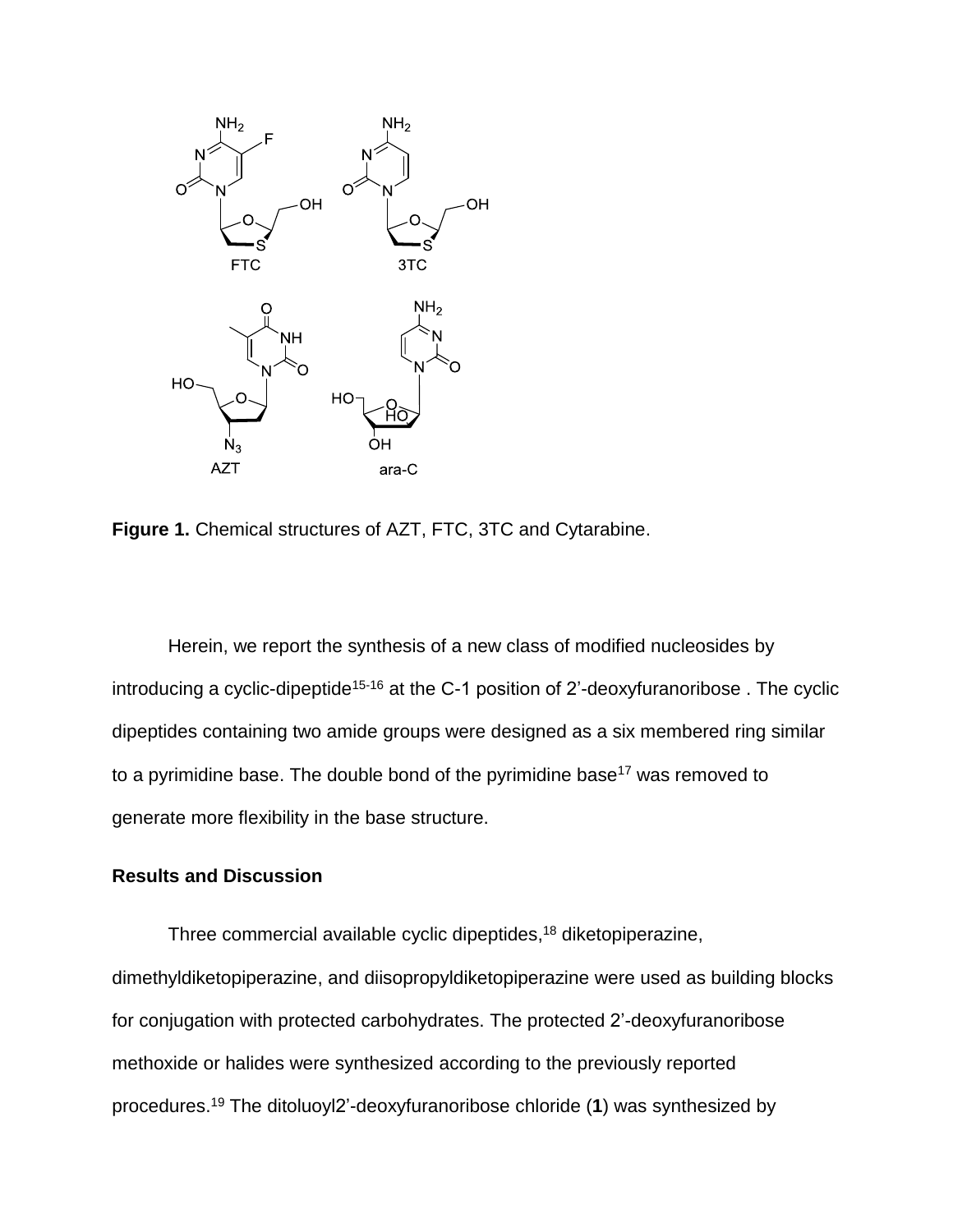protection of 2'-deoxyfuranoribosemethoxide followed by chlorination with dry HCl. The benzyloyl protected azido-2′-deoxyribosemethoxide(**2**) was synthesized from D-xylose (Supporting information).



**Scheme 1**. Chemical synthesis of 2'-deoxyribofuranosylcyclodipeptides.

Previous reports have shown that cyclodipeptide can react with alkyl halides using various mild to strong bases.<sup>[20-21](#page-20-7)</sup> Similar coupling/substitution reactions were used with protected sugar chloride using different bases viz. sodium hydride (NaH), 1,8 diazabicyclo[5.4.0]undec-7-ene(DBU), [22](#page-20-8) butyl lithium, sodium methoxide, sodium hydroxide, and potassium hydroxide, but these methods were unsuccessful for the synthesis of desired products. In most of the cases, degraded sticky mixture of undesired products was obtained. In the case of reaction performed using NaH showed the presence of a negligible amount of desired product along with a number of different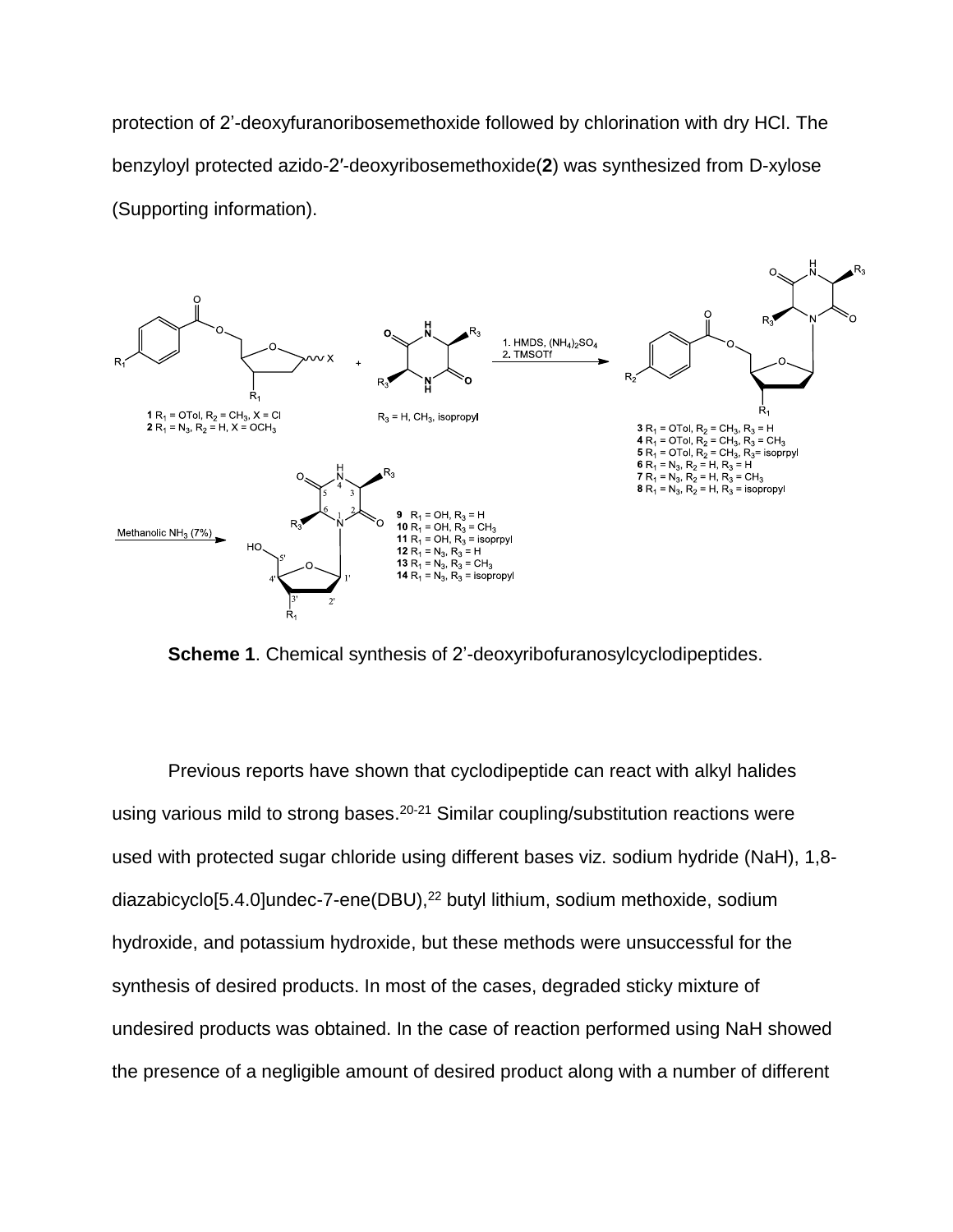undesired products as shown by mass spectrometry of crude reaction mixture but we were unable to isolate the product. The reaction performed using DBU as a base led to conjugation of DBU to sugar (DBU-sugar product) instead of formation of desired peptide-sugar product (data not shown).

Alternatively, the cyclodipeptide was reacted with hexamethyldisilane<sup>[23](#page-20-9)</sup> in dioxane with refluxing to form bis-trimethanesilanyl cyclopeptide, which was subsequently coupled with carbohydrate chloride (**1**) and carbohydrate methoxide (**2**). [24-](#page-21-0)  $25$  Subsequent complex was cleaved/deprotected using trimethylsilyl(TMS)-triflate to the desired protected carbohydrate-cyclopeptide products  $(3-8)$  in a mixture of  $\alpha$ ,  $\beta$ - isomers. Finally, the sugar protecting groups (toluolyl or benzoyl) were removed in the presence of methanolic ammonia solution (7% w/v) to generate 2′-deoxyribofuranosecyclodipeptide products **9-14**. The final products were purified by HPLC using the protocol described in the experimental section. The final product was identified by 1D, 2D NMR spectroscopy and high resolution MS-TOF spectroscopy.

All the synthesized compounds were evaluated for their inhibitory activity of HIV– 1 (subtype B, US/92/727) replication in human peripheral blood mononuclear (PBMC) cells.<sup>[26](#page-21-1)</sup> Table 1 illustrates the anti-HIV-1 activity (EC<sub>50</sub>) and cytotoxicity (TC<sub>50</sub>) of the nucleoside ester conjugates compared with AZT. No cytotoxicity was observed up to the highest tested concentration for the synthesized conjugates 9-14 (TC<sub>50</sub>>100 µM) (1-7).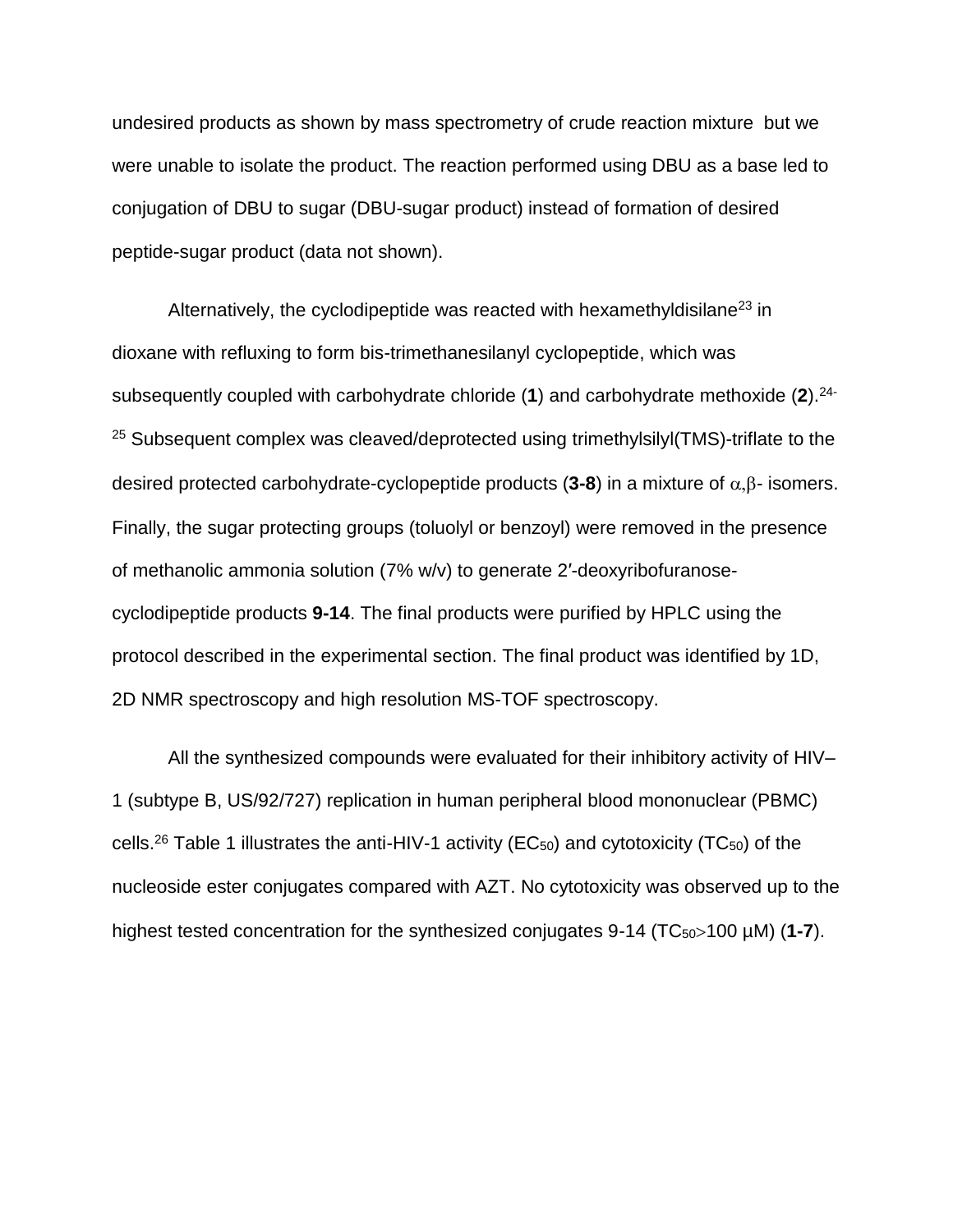**Table 1.** Inhibition of HIV-1 subtype B (US/92/727) replication in Human PBMC cells.



| <b>Compound</b> | $EC_{50}$ (µM) <sup>a</sup> | $TC_{50}$ ( $\mu$ M) <sup>b</sup> | TI $(\mu M)^c$ |
|-----------------|-----------------------------|-----------------------------------|----------------|
| 9               | 72.3                        | >100.0                            | >1.38          |
| 10              | 27.6                        | >100.0                            | >3.62          |
| 11              | 74.5                        | >100.0                            | >1.34          |
| 12              | 89.5                        | >100.0                            | >1.12          |
| 13              | 13.7                        | >100.0                            | >7.30          |
| 14              | 1.96                        | >100.0                            | >51.02         |
| <b>AZT</b>      | 0.001                       | >1.0                              | >1000.0        |

 $\overline{P_{\text{B}}C_{50}}$  (50% effective concentration), All the assays were carried out in triplicate (n = 3); <sup>b</sup>TC<sub>50</sub> (50% toxic concentration), All the assays were carried out in triplicate (n = 3); <sup>c</sup>Therapeutic index (TC<sub>50</sub>/EC<sub>50</sub>).

All the conjugates (9-14,  $EC_{50} = 1.96-89.5 \mu M$ ) exhibited consistently less anti-HIV activity than that of AZT ( $EC_{50} = 0.001 \mu M$ ), indicating that the planar structure of the base is critical for maximum anti-HIV activity. Compounds **9-14** contain a flexible CHR<sup>3</sup> groups at positions **3** and **6** while AZT has a rigid 5-6 alkene and an amide group at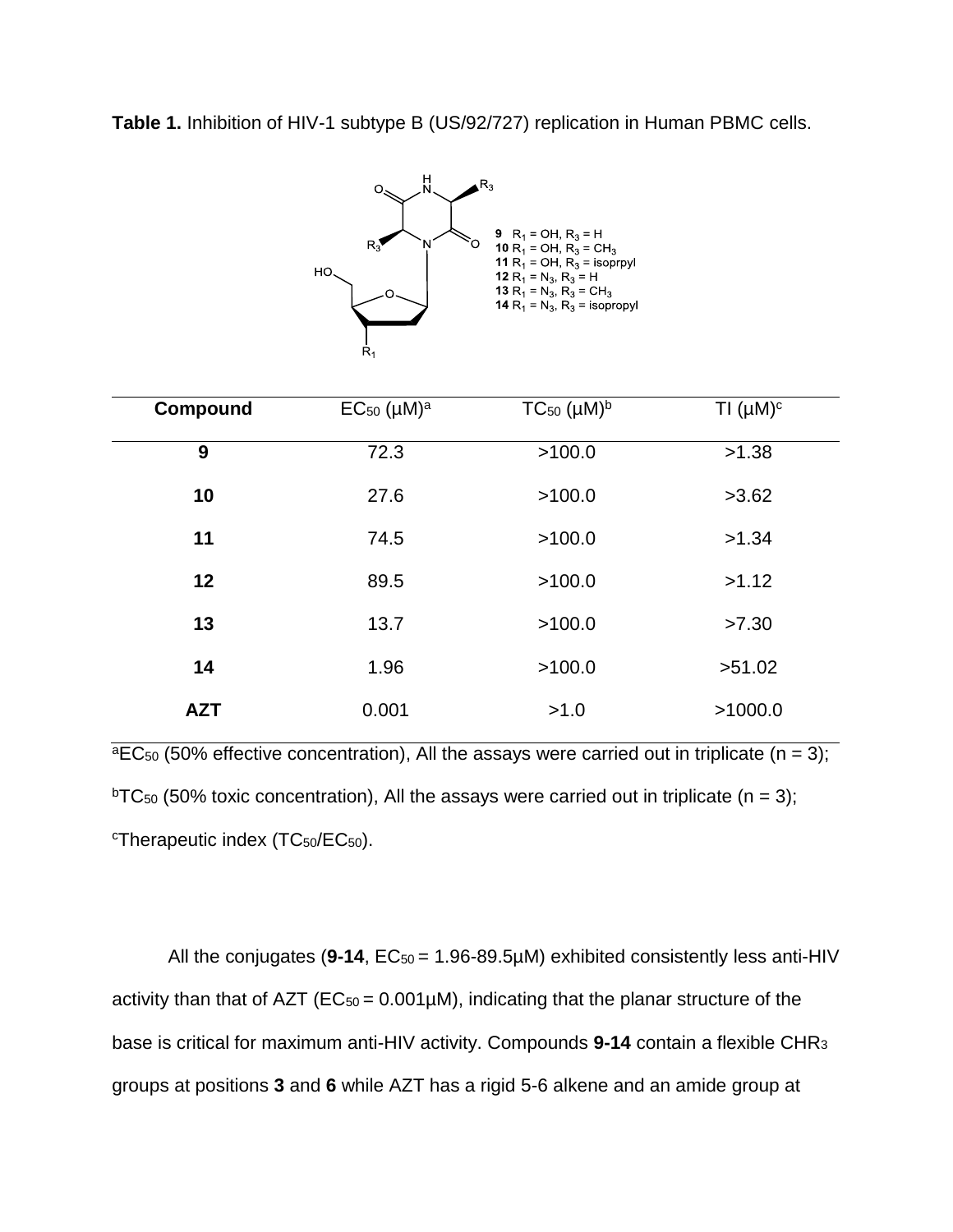positions 3-4. Rigidity and aromaticity of the base appear to be important in generating optimal anti-HIV activity.

Compound **14** containing 3- and 6-isopropyl groups in the base and 3′-azide  $(EC_{50} = 1.96 \,\mu\text{M})$  was the most potent compound among all the synthesized analogs. 3'-Azido analog **13** with a 3,6-methyl substituent at the base also showed modest anti-HIV activity ( $EC_{50} = 13.7 \mu M$ ).

The anti-proliferative activity of the synthesized derivatives was evaluated in human leukemia (CCRF-CEM), ovarian adenocarcinoma (SK-OV-3), colorectal carcinoma (HT-29), and breast carcinoma (MDA-MB-468) cells. Doxorubicin was used as the positive control.<sup>[27-28](#page-21-2)</sup> The 2'-deoxyribofuranose-cyclodipeptide products did not exhibit any significant anti-proliferative activity in all cancer cell lines at the concentration of 50 µM and up to the incubation period of 96 h. Compound **14** showed nearly 20-25% anti-proliferative activity after 120h of incubation with MDA-MB-468 cells. (detailed activity in supporting information).

#### **Conclusions**

In conclusion, novel six 2'-deoxyribofuranosyl cyclodipeptides were synthesized and characterized by using NMR and mass spectroscopy. The synthesized derivatives were evaluated for their anti-HIV activity. The compounds exhibited inferior anti-HIV activity than AZT. The data indicate that the loss of planarity (aromaticity) of base moiety in the structures is detrimental in biological activity of these compounds. On the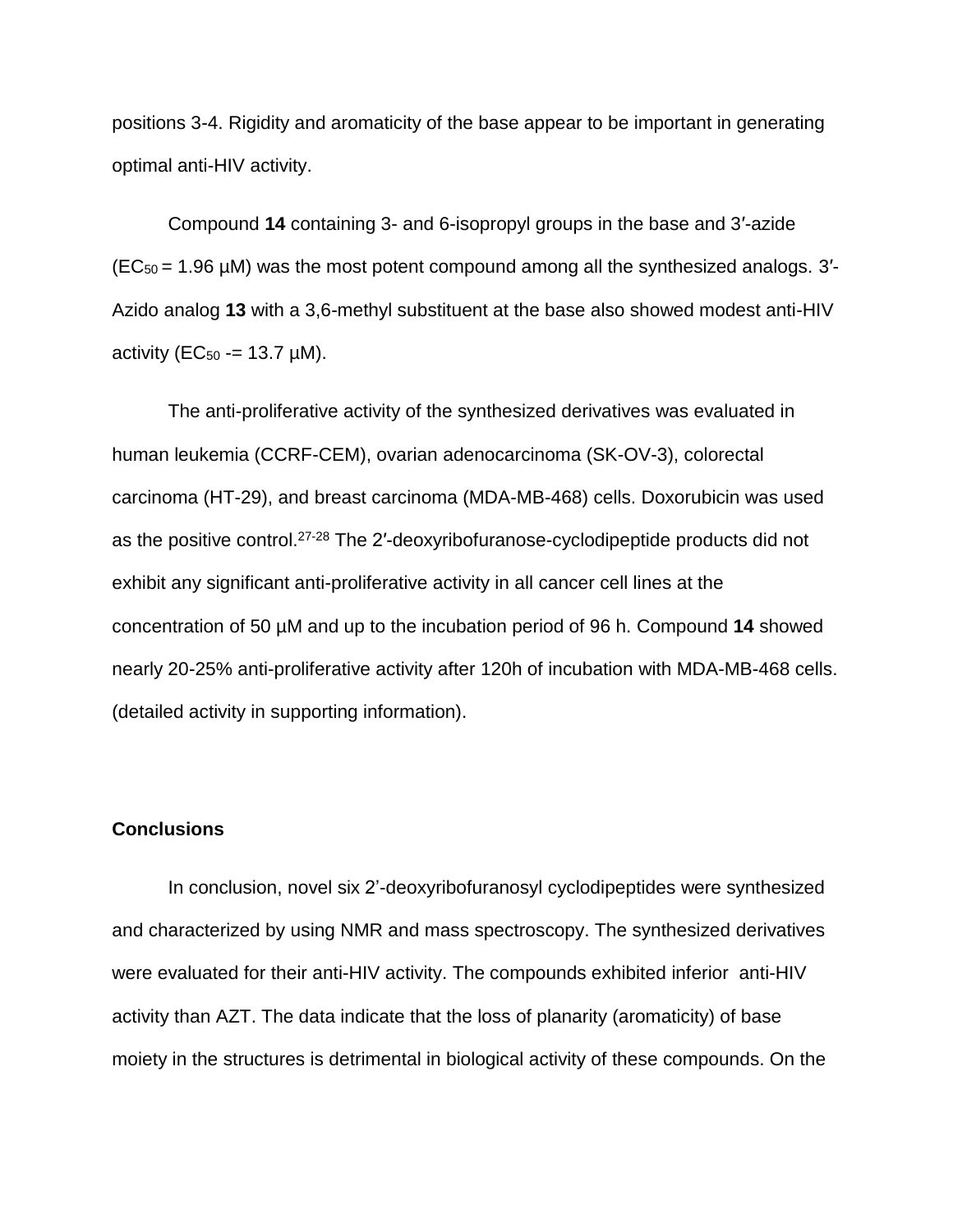other hand, incorporation of more lipophilic alkyl groups at positions 3 and 6 of the base in 3′-azido analogs generated compounds with modest anti-HIV activity.

#### **Experimental Protocols**

**Materials and methods.** Cyclodipeptides were purchased from Chem-Impex International, Wood dale, IL, USA. Anhydrous solvents and other chemicals and reagents were purchased from Sigma-Aldrich Chemical Co. (Milwaukee, WI). The chemical structures of final products were characterized by nuclear magnetic resonance spectra (<sup>1</sup>H NMR, <sup>13</sup>C NMR) obtained on a Bruker NMR spectrometer (400 MHz) or a Varian NMR spectrometer (500 MHz). <sup>13</sup>C NMR spectra are fully decoupled. Chemical shifts were reported in parts per millions (ppm) using deuterated solvent peak or tetramethylsilane (internal) as a standard. The chemical structures of final products were confirmed by a high-resolution Biosystems QStar Elite time-of-flight electrospray mass spectrometer. Details of synthetic procedures and spectroscopic data of the respective compounds are presented below. Final compounds were purified on a Phenomenex Prodigy 10 μm ODS reversed-phase column (2.1 cm  $\times$  25 cm) with a Hitachi HPLC system using a gradient system of acetonitrile or methanol and water (CH<sub>3</sub>CN/CH<sub>3</sub>OH/H<sub>2</sub>O, 0-100%, pH 7.0, 60 min).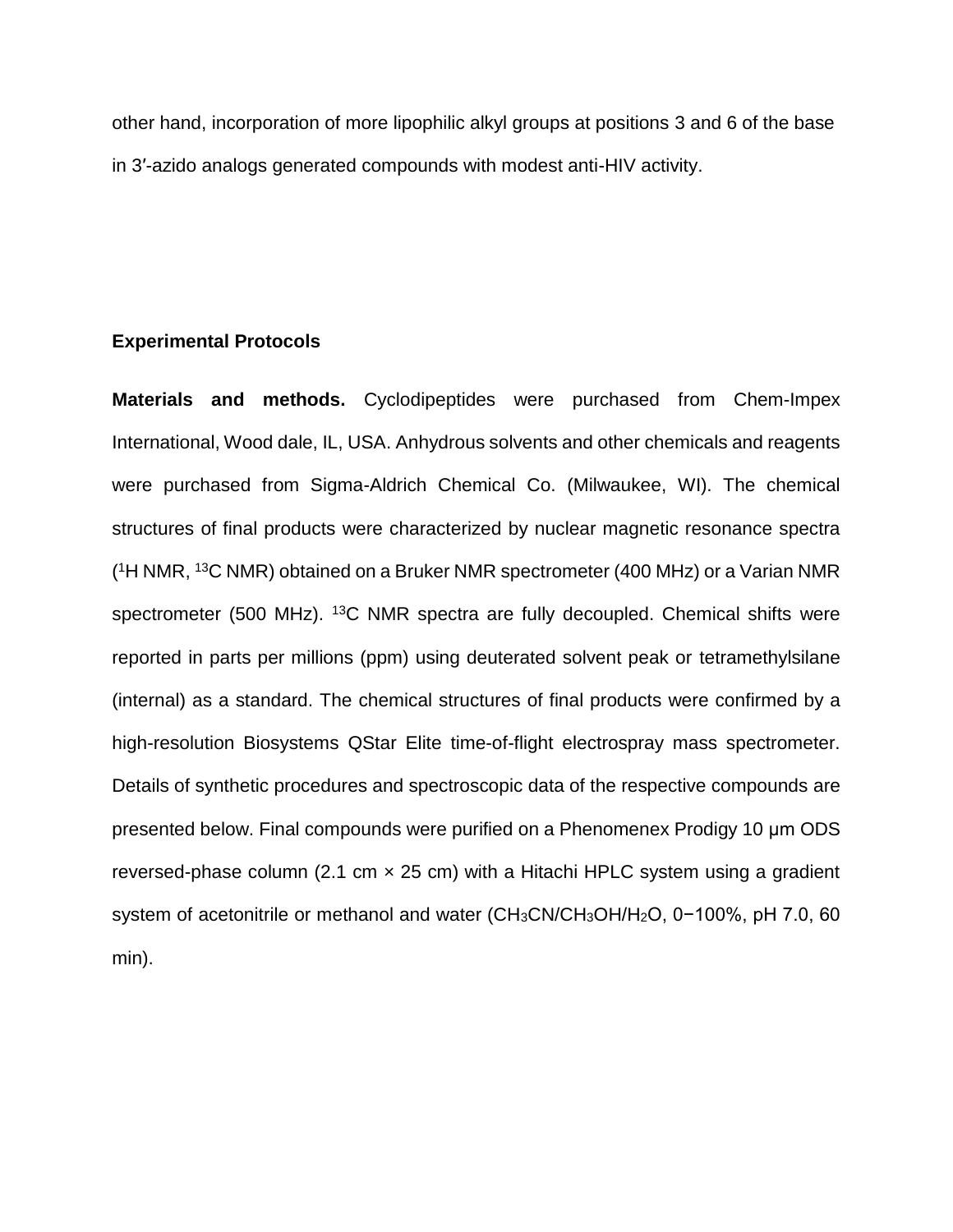**5-(2,5-Doxopiperazin-1-yl)-2-(((4-methylbenzoyl)oxy)methyl)tetrahydrofuran-3-yl 4 methylbenzoate (3).** Diketopiperazine (5 mg, 0.04 mmol), hexamethyldisilane(HMDS) (12 mg, 0.08 mmol), and  $(NH_4)_2SO_4$  (2 mg) were mixed in dry dioxane (7 mL) under nitrogen atmosphere and refluxed for 4 h. The reaction mixture was brought to room temperature. 2'-deoxyribofuranosylchloride(**1**, 16 mg, 0.04 mmol) was added and the solution was stirred at room temperature for 10 min followed by heating at 80 $\degree$ C for 6h. The reaction mixture was ice cooled. TMSOTf (18 mg, 0.08 mmol) was added dropwise to the solution, and the reaction mixture was allowed to stir at room temperature for 10 h. The reaction mixture was neutralized with excess of a dilute solution of NaHCO<sub>3</sub> and extracted with  $CH_2Cl_2$  (3  $\times$  30 mL). The crude product was concentrated and purified on silica flash chromatography using hexane and ethyl acetate (0-10%, *v/v*) as the eluent solvent. The product was further purified on reverse phase HPLC eluted with water and acetonitrile as the eluents. Yield: 11 mg, 55%. ( $\alpha$ :β: 2:3 from NMR), <sup>1</sup>H NMR (500 MHz, CDCl3) δ ppm 7.88-7.97 (m, 4 H, Ar-o-H), 7.21-7.30 (m, 4 H, Ar-m-H), 7.06 (s, 1 H, NH), 6.48-6.57 (m, 1 H, C1′H), 5.50-5.60 (m, 1 H, C4′H), 4.72 (s, 1/2 H, C3′H), 4.55-4.65 (m, 1 H, C5′H), 4.49-4.53 (m, 1 H, C5′H), 4.42 (s, 1/2 H, C3′H), 4.20-4.30 (m, 1/2 H, C6-H), 4.11-4.18 (m, 1 H, C6-H), 4.00-4.07 (m, 2 H, C3-H),3.90-3.92 (m, 1/2 H, C6-H), 2.87- 2.97 (m, 1/2 H, C2′H), 2.36-2.44 (m, 6 H, 2 × CH3), 2.29-2.35 (m, 1 H, C2′H), 2.18-2.25 (m, 1/2 H, C2'H);<sup>13</sup>CNMR (125MHz, CDCl<sub>3</sub>) δ ppm: 166.30, 166.23 (CO), 166.02, 165.96 (CO), 164.32, 163.85 (CO), 144.47, 144.24 (CO-C-Ar), 129.82, 129.70 (Ar-o-C), 129.44, 129.35 (Ar-m-C), 129.32, 129.26 (Ar′-m-C),84.41 (α3′), 83.56 (β3′) 82.79 (α1′), 81.57 (β1′), 74.98 (α4′), 74.58 (β4′), 64.54 (α5′), 64.03 (β5′), 45.43 (3COCH2), 43.46 (α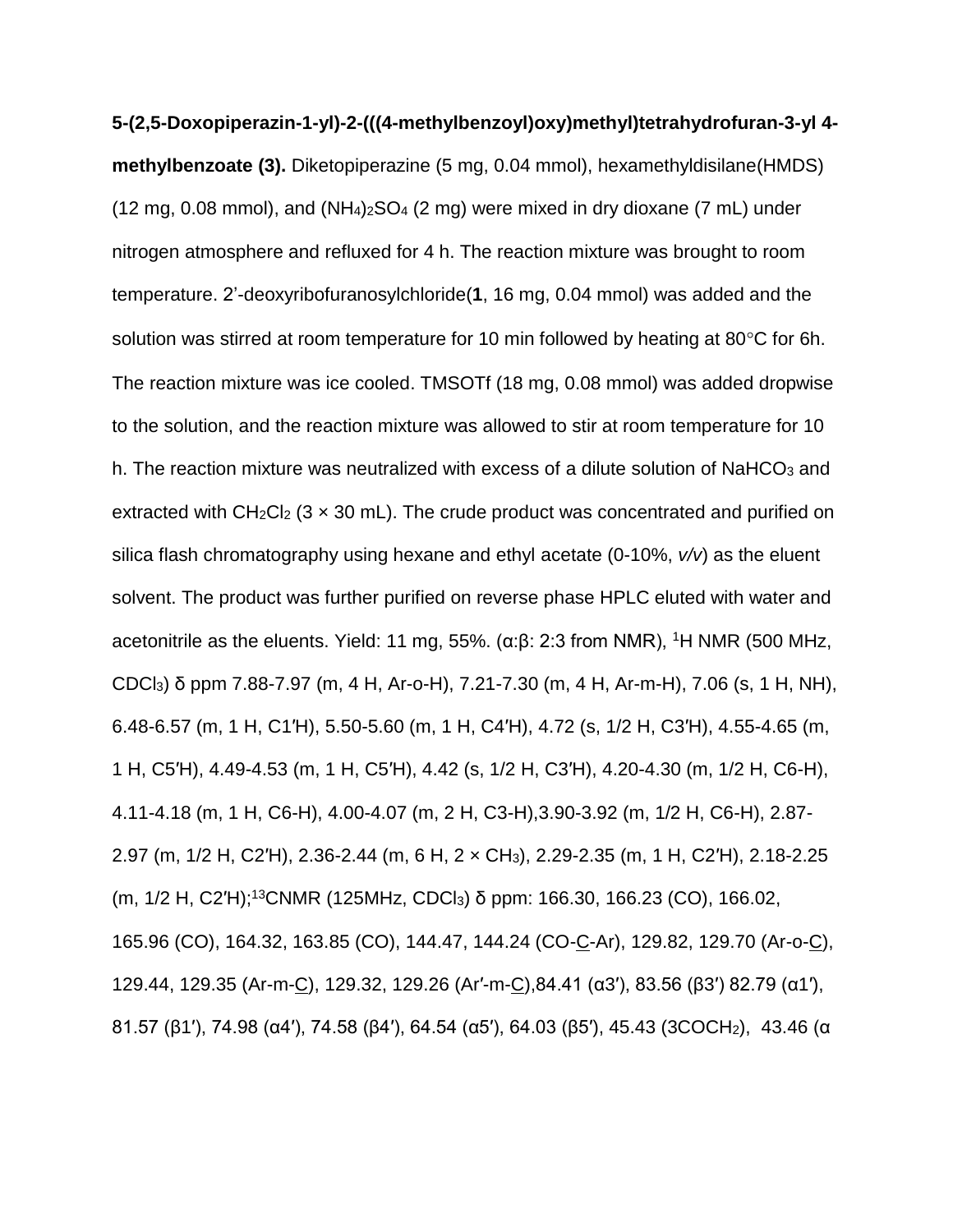6COCH2), 42.95 (β 6COCH2), 36.47 (α2′), 33.68 (β2′), 21.75, 21.73 (Ar-CH3). HRMS  $(ESI-TOF):$  calcd: 466.1740 for C<sub>25</sub>H<sub>26</sub>N<sub>2</sub>O<sub>7</sub>, found: 467.1662 [M+H]<sup>+</sup>.

#### **1-(4-Hydroxy-5-(hydroxymethyl)tetrahydrofuran-2-yl)-piperazine-2,5-dione (9).**

Compound **3** (10 mg, 0.02 mmol) was stirred with methanolic ammonium solution (7%, 10 mL) at room temperature for 30 min. The solvent was evaporated under reduced pressure, and the crude product was purified on flash chromatography using CHCl3/methanol (0-100%, *v/v*) eluent. The product was further purified on a reverse phase HPLC using water: methanol eluents (3 mg, 62% yield). <sup>1</sup>H NMR (500 MHz, Methanol-*d3*) δ ppm 6.06-6.17 (m, 1 H, C1′H), 5.69 - 5.79 (m, 1 H, C4′H), 4.00-4.27 (m, 3H, C5′H, C3′H), 3.88-3.94 (m, 1 H, C6-H), 3.35-3.66 (m, 3 H, C3-H, C6-H), 2.59-2.78 (m, 1/2 H, C2′H), 1.92-2.51 (m, 1/2 H, C2′H), 1.73-1.89 (m, 1 H, C2′H).HRMS (ESI-TOF): calcd.: 230.0903 for C<sub>9</sub>H<sub>14</sub>N<sub>2</sub>O<sub>5</sub>, found: 231.1032 [M+H]<sup>+</sup>.

**5-(2,5-Dimethyl-3,6-dioxopiperazin-1-yl)-2-(((4-methylbenzoyl)oxy)methyl) tetrahydrofuran-3-yl 4-methylbenzoate (4).**Compound **4** was synthesized from dimethyldiketopiperazine(6 mg, 0.04 mmol) and sugar chloride **1**(16 mg, 0.04 mmol) by following the procedure similar to the synthesis of **3** (10 mg, 48% yield). HRMS (ESI-TOF): cacld: 494.2053 for C<sub>27</sub>H<sub>30</sub>N<sub>2</sub>O<sub>7</sub>, found: 495.2198 [M+H]<sup>+</sup>, 517.2039 [M+Na]<sup>+</sup>.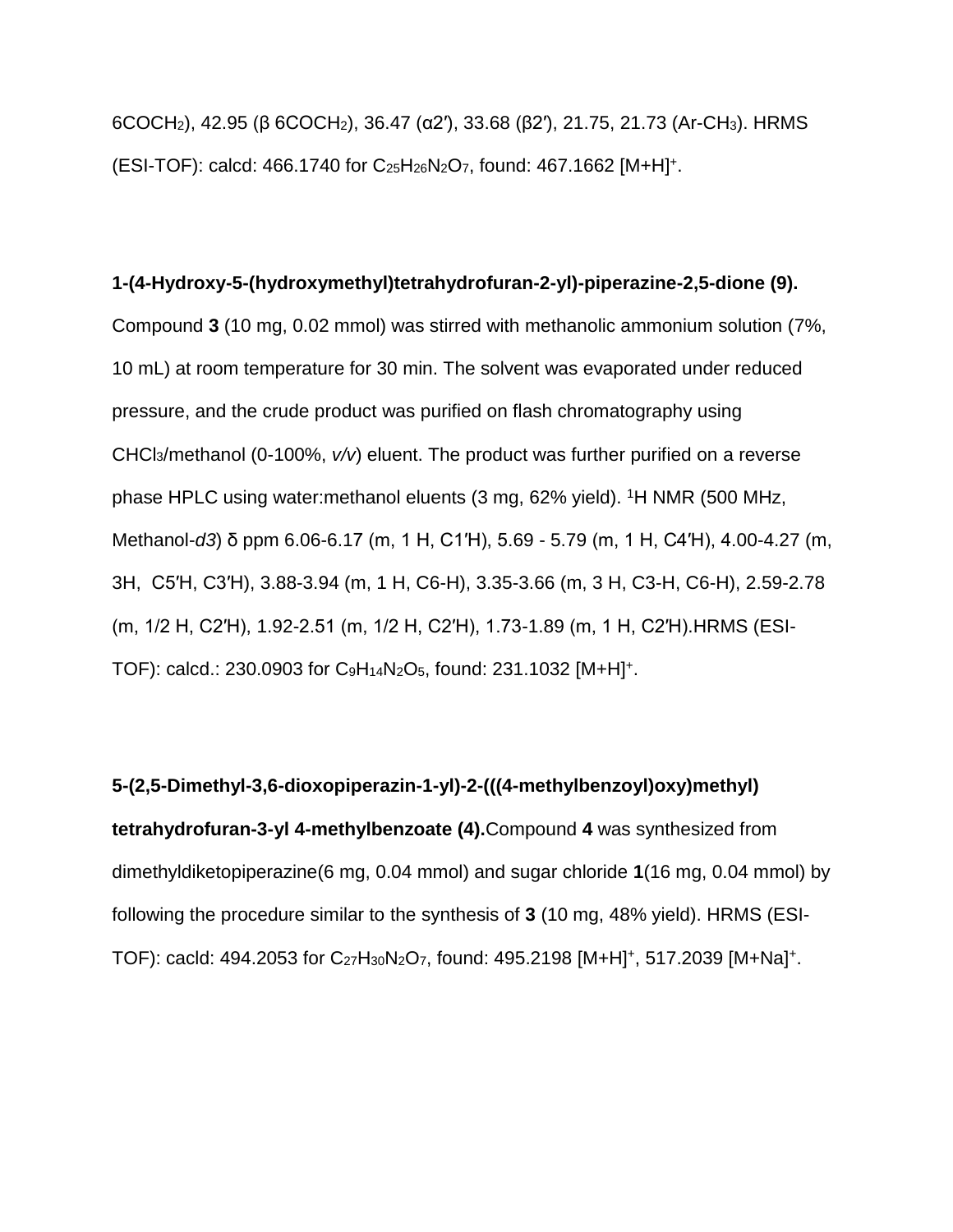**1-(4-Hydroxy-5-(hydroxymethyl)tetrahydrofuran-2-yl)-3,6-dimethylpiperazine-2,5 dione (10).** Compound **4**(8 mg, 0.016 mmol) was hydrolyzed with methanolic ammonia solution and purified by flash chromatography and reverse phase HPLC (2.5 mg, 61% yield). HRMS (ESI-TOF): calcd: 258.1216 for C<sub>11</sub>H<sub>18</sub>N<sub>2</sub>O<sub>5</sub>, found: 259.1095 [M+H]<sup>+</sup>.

#### **5-(2,5-Diisopropyl-3,6-dioxopiperazin-1-yl)-2-(((4-**

**methylbenzoyl)oxy)methyl)tetrahydrofuran-3-yl 4-methylbenzoate(5).** Compound **5** was synthesized from the reaction of diisopropyldiketopiperazine(8 mg, 0.04 mmol) with sugar chloride**1** (16 mg, 0.04 mmol) by following the procedure similar to the synthesis of **3** (14 mg, 63% yield). <sup>1</sup>H NMR (500 MHz, CDCl3) δ ppm 7.82-7.96 (m, 4 H, Ar-o-H), 7.23-7.32 (m, 4 H, Ar-m-H), 6.51-6.58 (m, 1 H, C1′H), 5.49-5.57 (m, 1 H, C4′H), 4.70- 4.76 (m, 1 H, C4′H), 4.57-4.66 (m, 2 H, C5′H), 4.50-4.54 (m, 1 H, C3′H), 4.20-4.30 (m, 1 H, C6-H), 4.09-4.18 (m, 2 H, C3-H), 4.00-4.07 (m, 2 H, isopr C3′′-H), 2.87-2.97 (m, 1/2 H, C2′H), 2.36-2.44 (m, 6 H, 2 × CH3), 2.29-2.35 (m, 1 H, C2′H), 2.18-2.25 (m, 1/2 H, C2'H), 0.92-1.09 (m, 12H, 4 x CH<sub>3</sub>).<sup>13</sup>CNMR (125MHz, CDCl<sub>3</sub>) δppm:166.30, 166.23 (CO), 166.02, 165.96 (CO), 164.32, 163.85 (CO), 144.47, 144.24 (CO-C-Ar), 129.82, 129.70 (Ar-o-C), 129.44, 129.35 (Ar-m-C), 129.32, 129.26 (Ar′-m-C), 84.41 (α3′), 83.56 (β3′), 82.79 (α1′), 81.57 (β1′), 74.98 (4′), 64.54 (5′), 45.43 (3COCH), 43.46 (6COCH), 30.99 (2′), 21.70 (Ar-CH3), 18.85 (isopr C3′′),16.37 (isopr CH3).HRMS (ESI-TOF): calcd: 550.2679 for C<sub>31</sub>H<sub>38</sub>N<sub>2</sub>O<sub>7</sub>, found: 573.0976 [M+Na]<sup>+</sup>.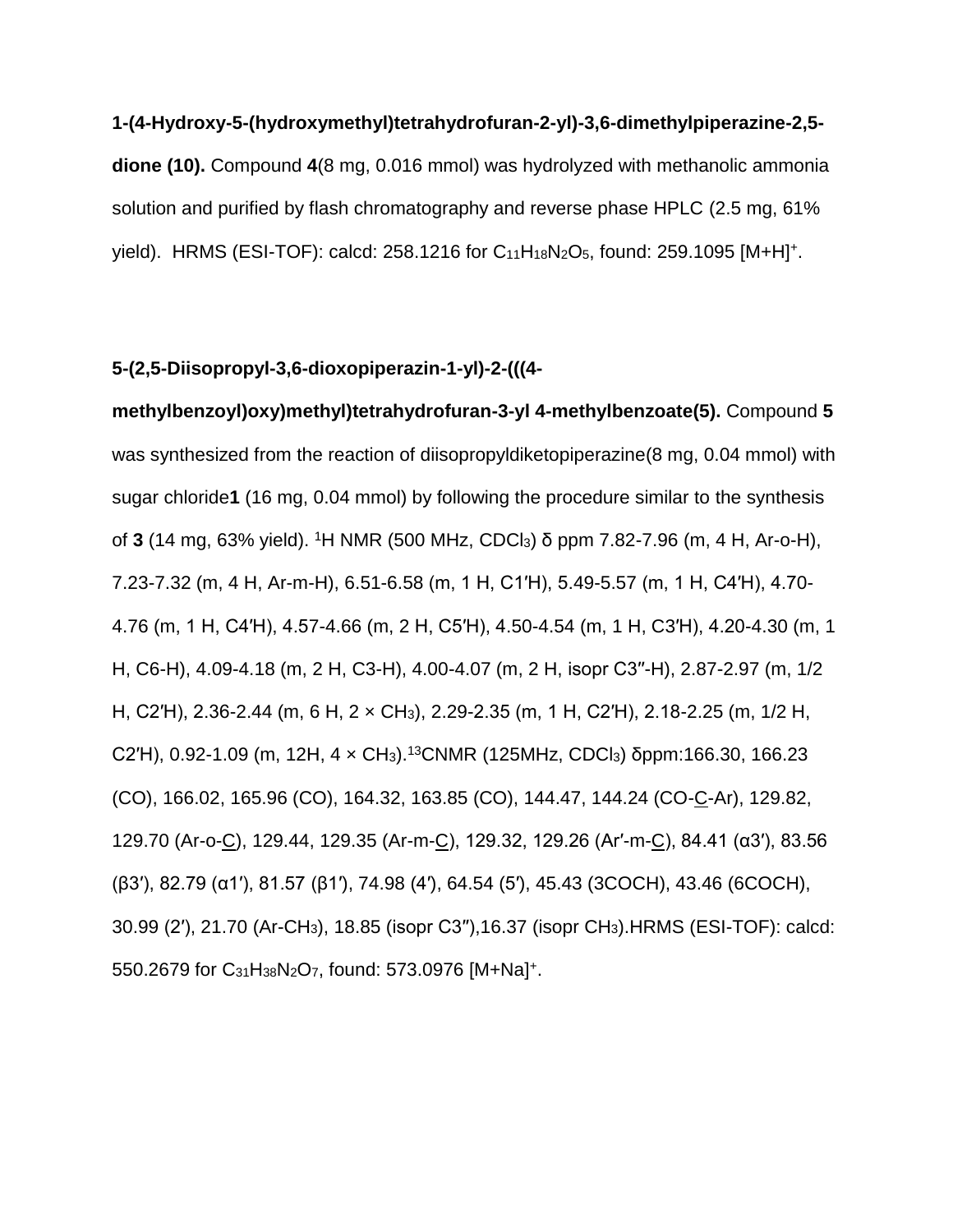**1-(4-Hydroxy-5-(hydroxymethyl)tetrahydrofuran-2-yl)-3,6-diisopropylpiperazine-2,5-dione (11).** Compound **5** (10 mg, 0.018 mmol) was hydrolyzed with methanolic ammonia solution (2 mL of 7% sol) and was purified by flash chromatography and reverse phase HPLC (yield 2.5 mg, 45%). MS (ESI-TOF): calcd: 314.1842 for  $C_{15}H_{26}N_2O_5$ , found: 315.5 [M+H]<sup>+</sup>.

**(3-Azido-5-(2,5-dioxopiperazin-1-yl)tetrahydrofuran-2-yl)methyl benzoate (6).** Compound **6** was synthesized from the reaction of diketopiperazine(5 mg, 0.04 mmol) with azido-sugar methoxide **2** (11 mg, 0.04 mmol) by following the procedure similar to the synthesis of **3** (9 mg, 58 % yield)(α:β: 35:65 from <sup>13</sup>C NMR). <sup>1</sup>H NMR (400 MHz, CDCl3) δ ppm 8.04 (d, *J* = 8Hz, 2H, Ar-o-H), 7.60 (t, *J* = 8Hz, 1H, Ar-p-H), 7.49 (t, *J* = 8Hz, 2H, Ar-m-H), 7.11 (s, 1 H, NH), 6.33 - 6.42 (m, 1 H, C1′H), 4.52 (br s, 1 H, C4′H), 4.34-4.47 (m, 2 H, C5′H), 3.97-4.12 (m, 4H, C6-H, C3-H), 2.65-2.77 (m, 1 H, C3′H), 2.23-2.31 (m, 1 H, C2′H), 2.00-2.11 (m, 1H, C2′H). <sup>13</sup>CNMR (100MHz, CDCl3) δ ppm: 166.76, 166.36 (CO), 164.35, 163.16 (CO), 133.61 (Ar-C4), 129.75 (Ar-C2), 128.72 (ArC1), 128.68 (Ar-C3), 83.72 (3′), 82.41 (α1′), 82.33 (β1′), 80.79 (4′), 64.23 (5′), 45.46 (C3CH<sub>2</sub>), 43.62 (α C6CH<sub>2</sub>), 43.49 (β C6CH<sub>2</sub>), 35.61 (β2'), 33.90 (α2'). HRMS (ESI-TOF): calcd: 359.123 for  $C_{16}H_{17}N_5O_5$ , found: 360.0913 [M+H]<sup>+</sup>.

**1-(4-Azido-5-(hydroxymethyl)tetrahydrofuran-2-yl)-piperazine-2,5-dione (12).** Compound **4**(7 mg, 0.019 mmol) was hydrolyzed with methanolic ammonia solution (3 mL of 7% sol) and purified by flash chromatography and reverse phase HPLC (yield 2.6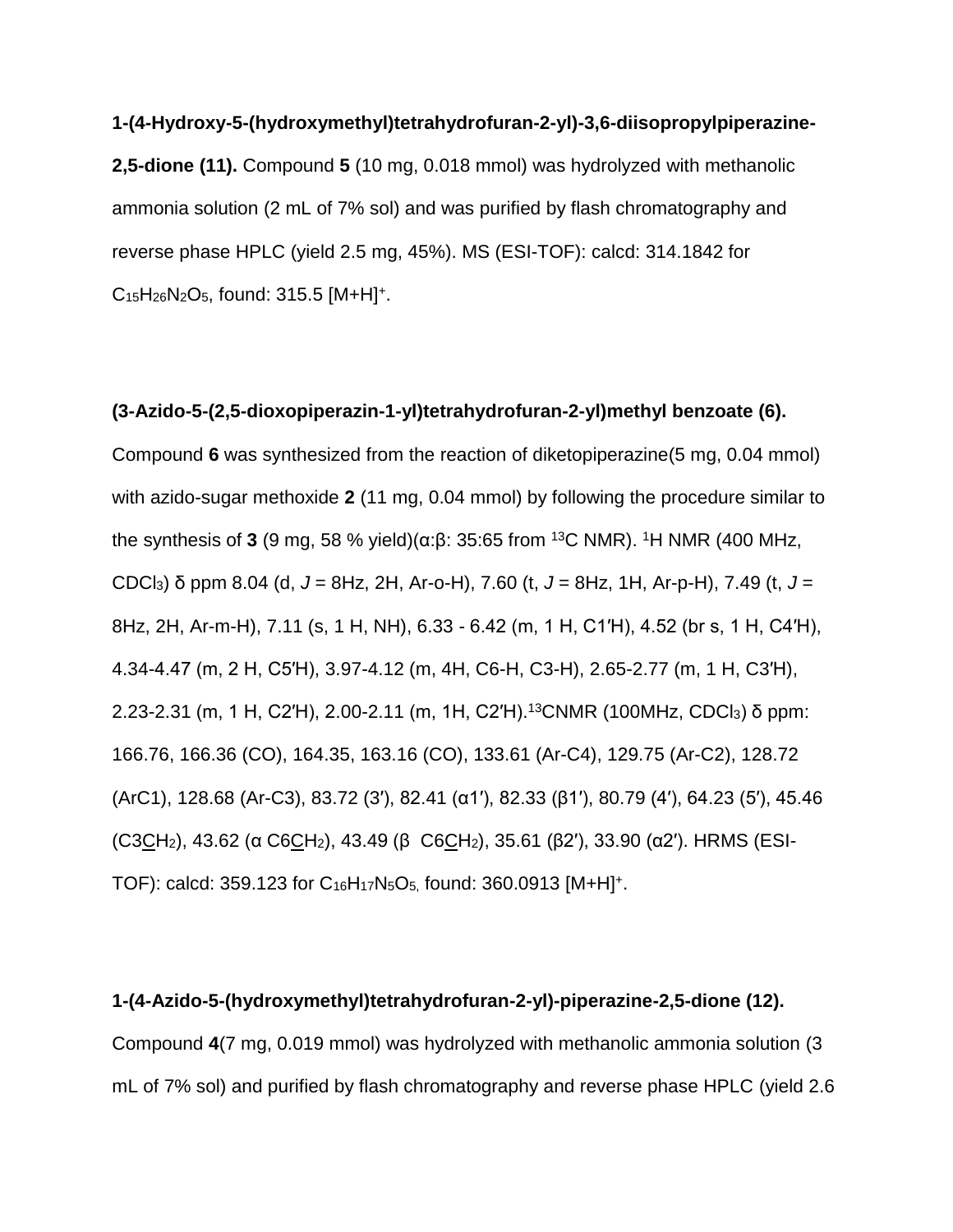mg, 52%). <sup>1</sup>H NMR (400 MHz, CD3OD) δ ppm 7.99 (s, 1H, NH), 6.24-6.31 (m, 1 H, C1′H), 4.24-4.32 (m, 1/2 H, C4′H), 4.09-4.14 (m, 1/2 H, C4′H),3.92-3.99 (m, 1 H, C3′H), 3.55-3.69 (m, 2 H, C5′H), 3.01 (s, 2H, C6-H), 2.88 (s, 2H, C3-H), 2.61-2.74 (m, 1 H, C2'H), 1.99-2.09(m, 1 H, C2'H). <sup>13</sup>CNMR (100MHz, CD<sub>3</sub>OD) δ ppm: 165.67 (CO), 85.30 (1′), 83.76 (3′), 82.33 (4′), 61.82 (5′), 44.69 (C3 CH2), 43.09(C6 CH2), 34.93 (2′). HRMS (ESI-TOF): cacld: 255.0968 for C9H13N5O4, found: 278.0526 [M+Na] + .

### **(3-Azido-5-(2,5-dimethyl-3,6-dioxopiperazin-1-yl)tetrahydrofuran-2-yl)methyl**

**benzoate (7).**Compound **7** was synthesized from the reaction of dimethyldiketopiperazine (6 mg, 0.04 mmol) with azido-sugar methoxide**2**(11 mg, 0.04 mmol) by following the procedure similar to the synthesis of **3** (8 mg, 48 % yield). <sup>1</sup>H NMR (400 MHz, CDCl3) δ ppm 8.01 (d, *J* = 4Hz, 2H, Ar-o-H),7.82 (s, 1 H, NH), 7.58 (t, *J* = 4Hz, 1H, Ar-p-H), 7.46 (t, *J* = 4Hz, 2H, Ar-m-H), 6.03 - 6.12 (m, 1 H, C1′H), 4.35-4.45 (m, 3 H, C4′H, C5′H), 4.03-4.22 (m, 3H, C6-H, C3-H, C3′H), 2.67-2.78 (m, 1 H, C2′H), 2.20-2.34 (m, 1H, C2′H), 1.61 (d, *J* = 8Hz, 3H, C*H3*), 1.54 (d, J = 8Hz, 3H, C*H3*). <sup>13</sup>CNMR (100MHz, CDCl3) δ ppm: 170.29, 167.90, 166.19 (CO), 133.57 (Ar-C4), 129.70 (Ar-C2), 129.30 (ArC1), 128.66 (Ar-C3), 86.28 (1′), 82.63 (4′), 64.21 (5′), 61.18, 52.59 (C3 CH), 51.95 (C6 CH), 37.04 (2′), 22.56 (C3 CH3), 21.71 (C6 CH3). HRMS (ESI-TOF): calcd: 387.1543 for C<sub>18</sub>H<sub>21</sub>N<sub>5</sub>O<sub>5</sub>, found: 410.1029 [M+Na]<sup>+</sup>.

**1-(4-Azido-5-(hydroxymethyl)tetrahydrofuran-2-yl)-3,6-dimethylpiperazine-2,5 dione (13).**Compound **7**(5 mg, 0.013 mmol) was hydrolyzed with methanolic ammonia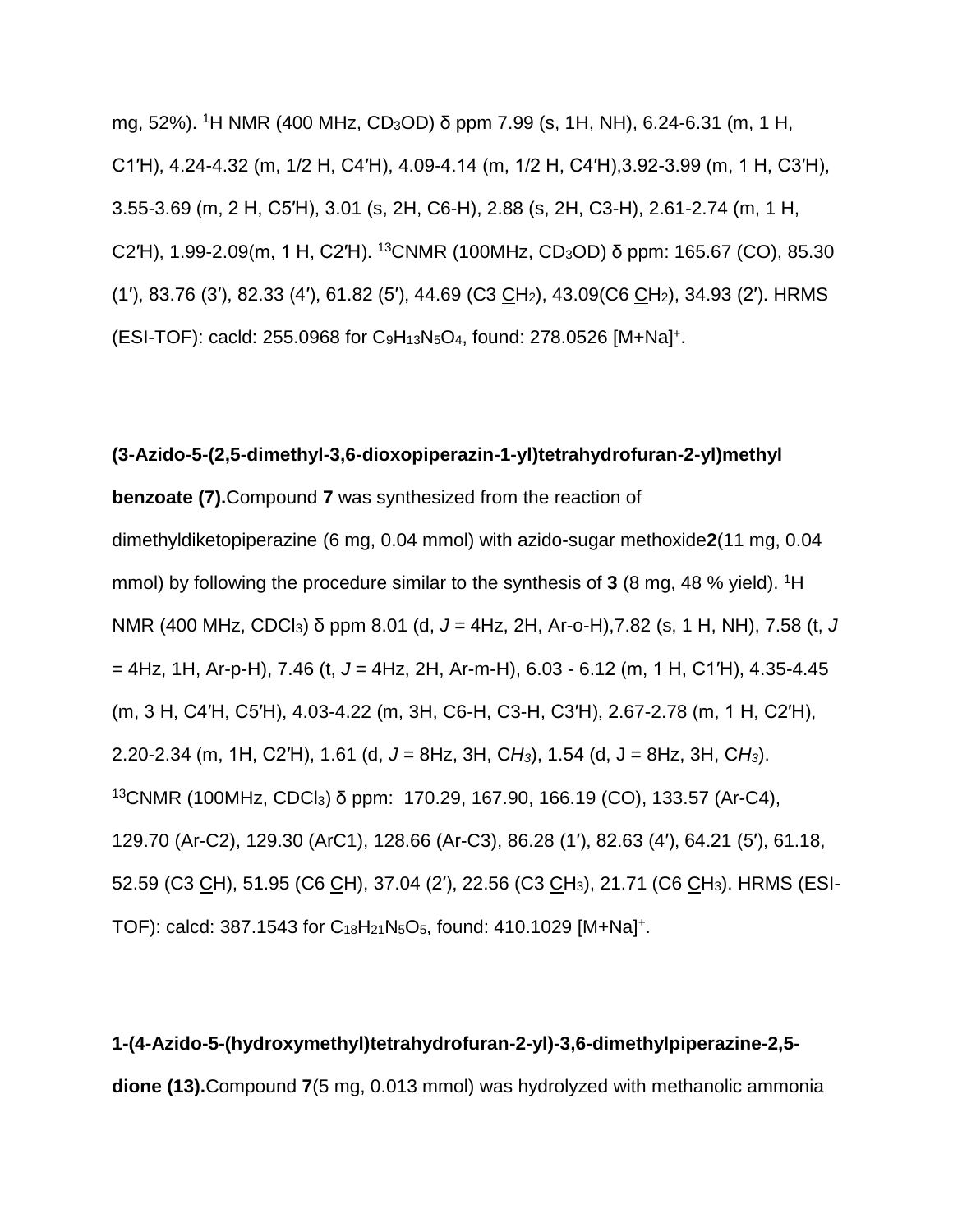solution (3 mL of 7% sol) and purified by flash chromatography and reverse phase HPLC (1.5 mg, 42%). <sup>1</sup>H NMR (400 MHz, CD3OD) δ ppm 7.87 (s, 1 H, NH), 5.93-6.14 (m, 1 H, C1′H), 3.94-4.33 (m, 4 H, C4′H, C3′H, C6-H, C3-H), 3.61 (s, 2H, C5′H), 2.60- 2.74 (m, 1 H, C2′H), 2.02-2.27 (m, 1H, C2′H), 1.60 (d, *J* = 4Hz, 3H, C*H3*), 1.51 (d, *J* = 4Hz, 3H, C*H3*). <sup>13</sup>CNMR (100MHz, CD3OD) δ ppm: 168.86, 168.52, (CO), 86.71 (1′), 86.21 (4′), 85.96 (3′), 61.88 (5′), 61.01, 52.46 (C3 CH), 51.55 (C6 CH), 36.62 (2′), 21.43, 20.32 (C3 CH3), 17.73, 15.64 (C6 CH3). HRMS (ESI-TOF): calcd: 283.1281 for C<sub>11</sub>H<sub>17</sub>N<sub>5</sub>O<sub>4</sub>, found: 284.0849 [M+H]<sup>+</sup>.

**(3-Azido-5-(2,5-diisopropyl-3,6-dioxopiperazin-1-yl)tetrahydrofuran-2-yl)methyl benzoate (8).** Compound **8** was synthesized from the reaction of diisopropyldiketopiperazine(8 mg, 0.04 mmol) with azido-sugar methoxide**2**(11 mg, 0.04 mmol) by following the procedure similar to the synthesis of 3(9.5 mg, 54% yield). <sup>1</sup>H NMR (400 MHz, CDCl3) δ ppm 7.98-8.17 (m, 2H, Ar-o-H),7.38-7.66(m, 3H, Ar-p-H, Arm-H), 6.39-6.49 (m, 1 H, C1′H), 5.31 (s, 1H, C4′H), 4.35-4.58 (m, 2 H, C5′H), 4.07-4.32 (m, 1H, C6-H), 3.58-3.88 (m, 1H, C3-H), 3.26-3.88 (br s, 1H,C3′H), 2.49-2.86 (m, 1 H, C2′H), 1.78-2.48 (m, 3H, C2′H, 2 × isopr CH), 0.94-1.24 (br s,12H, 4 × isopr C*H3*). <sup>13</sup>CNMR (100MHz, CDCl3) δ ppm: 168.96, 166.17 (CO), 133.51 (Ar-C4), 129.81 (Ar-C2), 129.75 (ArC1), 128.61 (Ar-C3), 88.86 (1′), 82.90 (4′), 64.13 (5′), 62.95, 62.25 (C3 CH), 60.97 (C6 CH), 37.17 (2′), 34.59, 32.79 (isopr CH),20.10, 19.93, 19.46, 19.31 (isopr  $4 \times CH_3$ ). HRMS (ESI-TOF): calcd: 443.2169 for C<sub>22</sub>H<sub>29</sub>N<sub>5</sub>O<sub>5</sub> found: 444.1338  $[M+H]^+$ .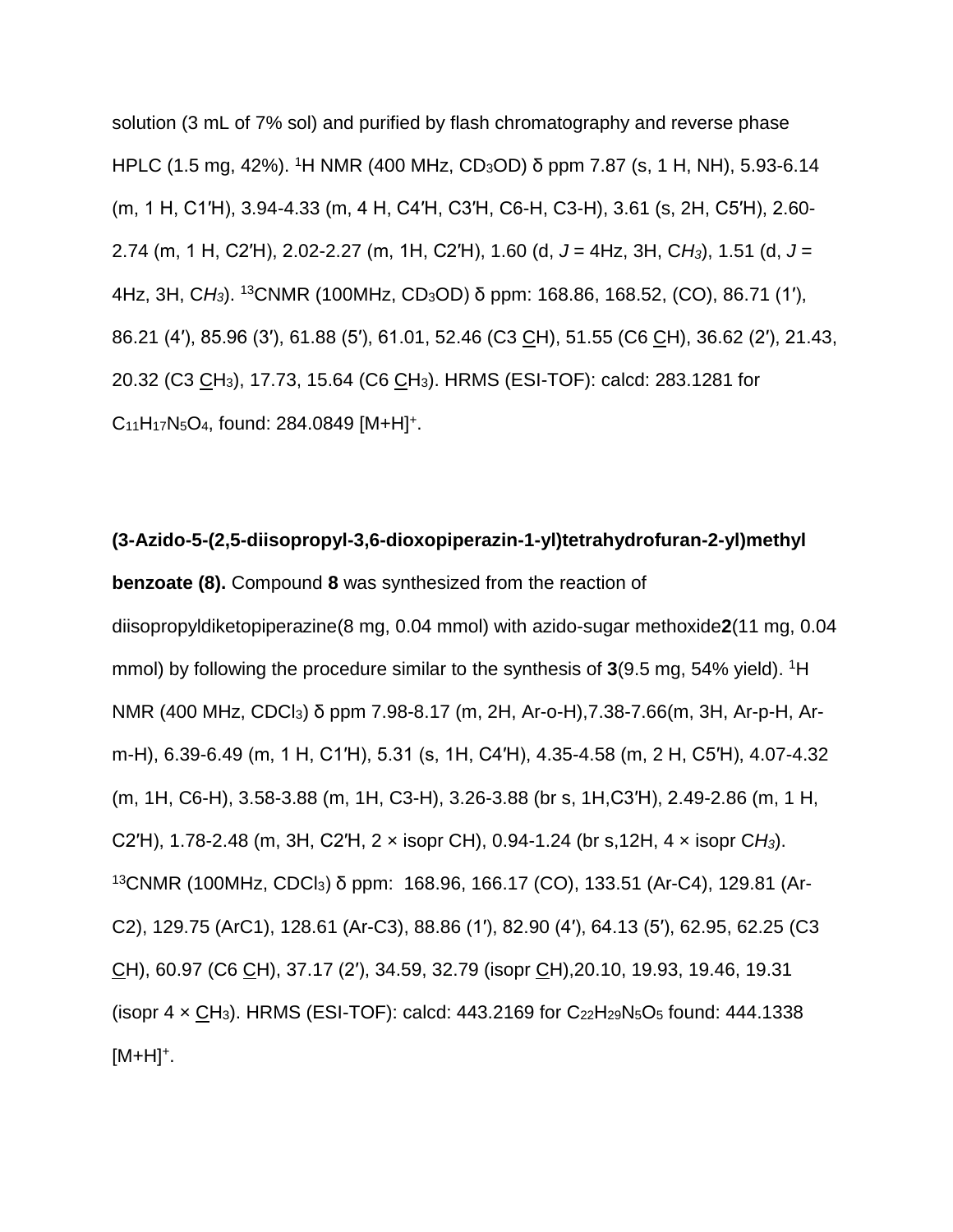**1-(4-Azido-5-(hydroxymethyl)tetrahydrofuran-2-yl)-3,6-diisopropylpiperazine-2,5 dione (14).**Compound **4**(5 mg, 0.011 mmol) was hydrolyzed with methanolic ammonia solution (2 mL of 7% sol) and purified by flash chromatography and reverse phase HPLC. <sup>1</sup>H NMR (400 MHz, CD3OD) δ ppm 5.69–5.77 (m, 1 H, C1′H), 4.15-4.28 (m, 2H, C4′H, C3′H), 3.76 (d, *J* = 8 Hz, 1H, C6H), 3.60 (s, 2H, C5′H), 3.46 (d, *J* = 8Hz, 1H, C3H), 2.57-2.68 (m, 1 H, C2′H), 2.35-2.45 (m, 1H, C2′H), 1.97-2.12 (br s, 2H, 2 × isopr C*H*), 0.97-1.17 (m, 12H, 4 × isopr C*H3*). <sup>13</sup>CNMR (100MHz, CD3OD) δ ppm: 170.25, 167.85(CO), 88.99 (C1′), 86.64 (C4′), 62.40 (C5′), 62.29, 61.86 (C3 CH), 60.84 (C6 CH), 36.64 (C2′), 34.61 (isopr CH), 33.35 (isopr CH),19.12, 18.99, 18.78 (isoprCH3). HRMS (ESI-TOF): calcd: 339.1907 for C<sub>15</sub>H<sub>25</sub>N<sub>5</sub>O<sub>4</sub>, found: 340.1554 [M+H]<sup>+</sup>.

**Anti-HIV-1 Evaluation in PMBC Assay**. PBMC based anti-HIV assays were performed as previously described.[26](#page-21-1) Briefly, PHA-stimulated PBMCs cultured in the presence of IL-2 were suspended at  $1 \times 10^6$  cells/mL and were added to a 96-well round-bottom plate. Serially diluted test materials were added to the plate in triplicate followed by the appropriate pre-titered strain of HIV. The culture was incubated for 7 days at 37 °C/5% CO2. Following the incubation, supernatants were collected for analysis of virus replication by supernatant RT activity and cells analyzed for viability by XTT dye reduction. AZT was used as an internal assay standard. All the assays were carried out in triplicate.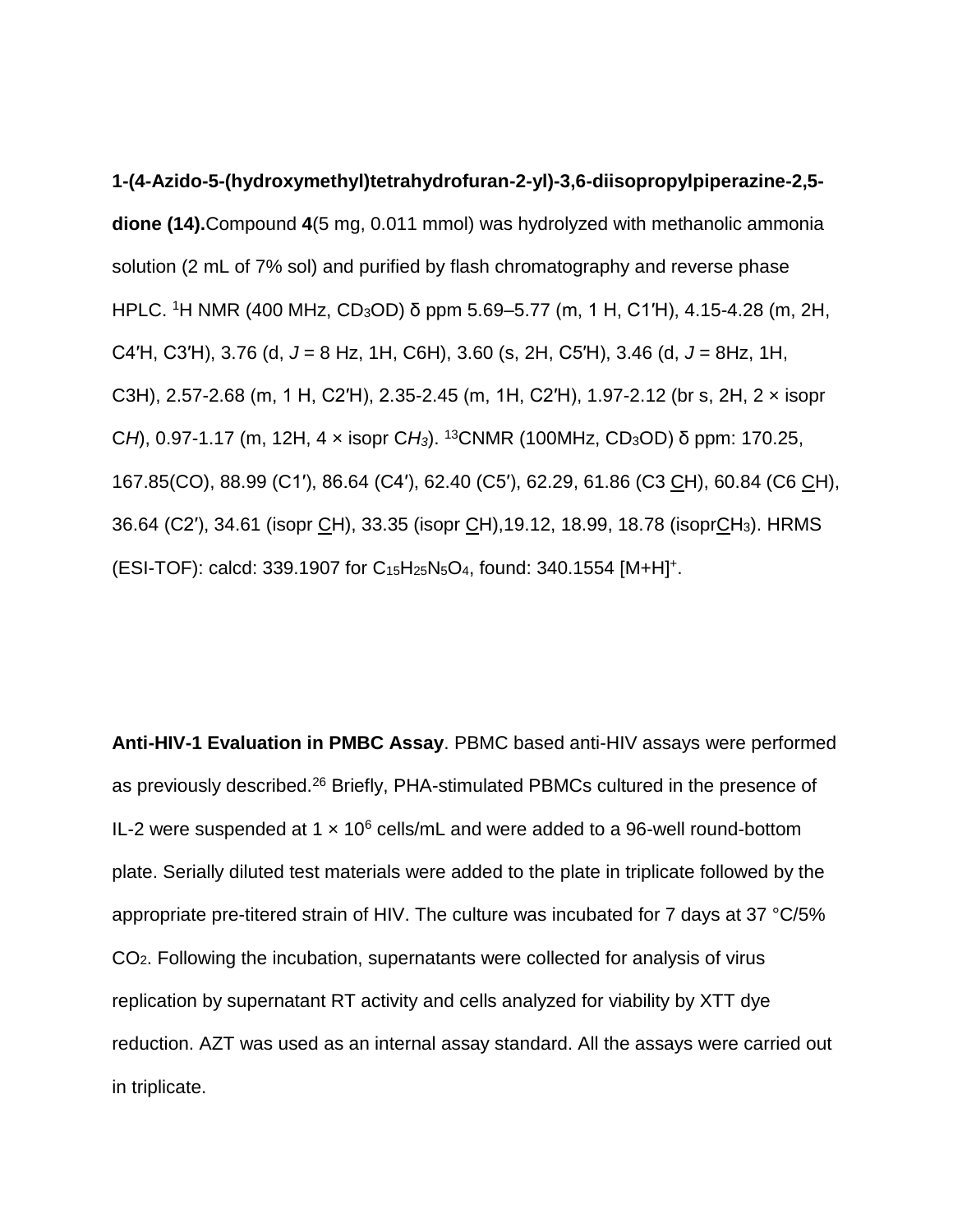#### **Acknowledgement**

We thank National Center for Research Resources, NIH, and Grant Number 1 P20 RR16457 for sponsoring the core facility and University Grant Commission, New Delhi, India.

#### **References**

- <span id="page-19-0"></span>1. Adams, D. R.; Perez, C.; Maillard, M.; Florent, J.-C.; Evers, M.; Hénin, Y.; Litvak, S.; Litvak, L.; Monneret, C.; Grierson, D. S., *J. Med. Chem.* **1997,** *40* (10), 1550.
- 2. Vlieghe, P.; Clerc, T.; Pannecouque, C.; Witvrouw, M.; De Clercq, E.; Salles, J.-P.; Kraus, J.-L., *J. Med. Chem.* **2001,** *44* (18), 3014. 3. Gogoi, K., *Int. Arch. Sci. Tech.* **2013,** *13* (1), 7.
- <span id="page-19-1"></span>4. Singh, J.; Chhikara, B. S., *Chem. Biol. Lett.* **2014,** *1* (1), 14.
- 5. Jordheim, L. P.; Durantel, D.; Zoulim, F.; Dumontet, C., *Nature Rev. Drug Discov.* **2013,** *12* (6), 447.
- 6. Fung, J.; Lai, C.-L.; Seto, W.-K.; Yuen, M.-F., *J. Antimicrob. Chemother.* **2011**, dkr388.
- 7. Chen, Q.; Wang, P.; Low, P. S.; Kularatne, S. A., *Chem. Biol. Lett.* **2014,** *1* (2), 55.
- <span id="page-19-2"></span>8. Chhikara, B. S.; Parang, K., *Expert Opin. Drug Deliv.* **2010,** *7* (12), 1399.
- 9. Chhikara, B. S.; Mandal, D.; Parang, K., *Eur. J. Med. Chem.* **2010,** *45* (10), 4601.
- <span id="page-19-3"></span>10. Agarwal, H. K.; Chhikara, B. S.; Quiterio, M.; Doncel, G. F.; Parang, K., *J. Med. Chem.* **2012,** *55* (6), 2672.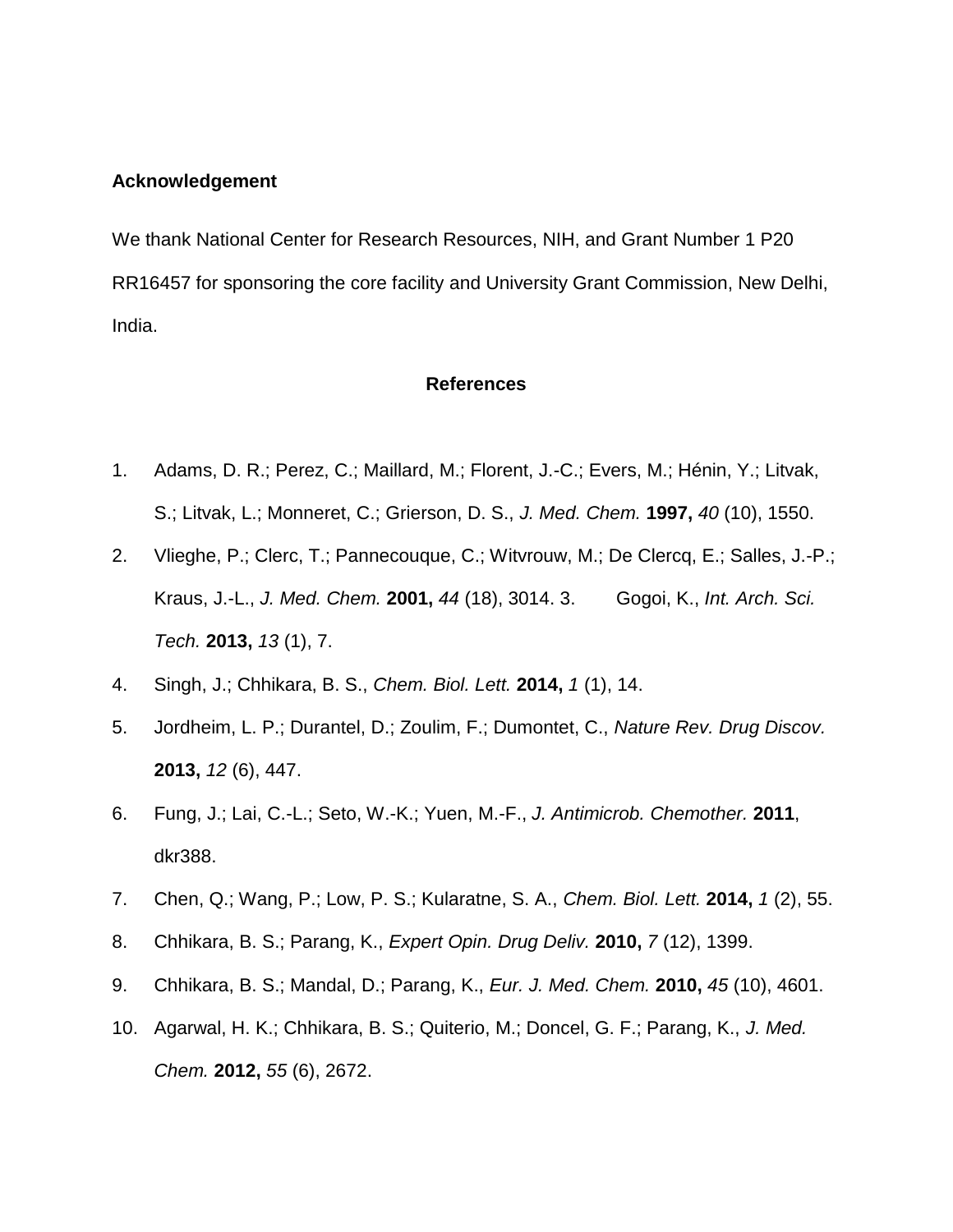- 11. Agarwal, H. K.; Chhikara, B. S.; Hanley, M. J.; Ye, G.; Doncel, G. F.; Parang, K., *J.Med. Chem.* **2012,** *55* (10), 4861.
- <span id="page-20-0"></span>12. Romeo, G.; Chiacchio, U.; Corsaro, A.; Merino, P., *Chem. Rev.* **2010,** *110* (6), 3337.
- <span id="page-20-1"></span>13. Agarwal, H. K.; Chhikara, B. S.; Bhavaraju, S.; Mandal, D.; Doncel, G. F.; Parang, K., *Mol. Pharmaceutics* **2013,** *10* (2), 467. doi: 10.1021/mp300361a.
- <span id="page-20-2"></span>14. Sarafianos, S. G.; Marchand, B.; Das, K.; Himmel, D. M.; Parniak, M. A.; Hughes, S. H.; Arnold, E., *J. Mol. Biol.* **2009,** *385* (3), 693.
- <span id="page-20-3"></span>15. Marchini, M.; Mingozzi, M.; Colombo, R.; Guzzetti, I.; Belvisi, L.; Vasile, F.; Potenza, D.; Piarulli, U.; Arosio, D.; Gennari, C., *Chemistry-A Eur. J.* **2012,** *18* (20), 6195.
- 16. Borthwick, A. D.; Liddle, J., *Med. Res. Rev.* **2011,** *31* (4), 576.
- <span id="page-20-4"></span>17. Wencheng, X.; Linna, Z.; Yanzhen, Y.; Dezhi, Y.; Guisen, Z., *Chem. Biol. Lett.* **2014,** *1* (2), 44.
- <span id="page-20-5"></span>18. Kricheldorf, H. R., *Org. Mag. Reson.* **1980,** *13* (1), 52.
- <span id="page-20-6"></span>19. Rolland, V.; Kotera, M.; Lhomme, J., *Synth. Commun.* **1997,** *27* (20), 3505.
- <span id="page-20-7"></span>20. Borthwick, A. D., *Chem. Rev.* **2012,** *112* (7), 3641.
- 21. Calcagni, A.; Lucente, G.; Mazza, F.; Pochetti, G.; Rossi, D., *Biopolymers* **1989,** *28* (1), 149.
- <span id="page-20-8"></span>22. Muthyala, M. K.; Chhikara, B. S.; Parang, K.; Kumar, A., *Can. J. Chem.* **2012,** *90* (3), 290.
- <span id="page-20-9"></span>23. Yamamoto, K.; Suzuki, S.; Tsuji, J., *Tetrahedron Lett.* **1980,** *21* (17), 1653.